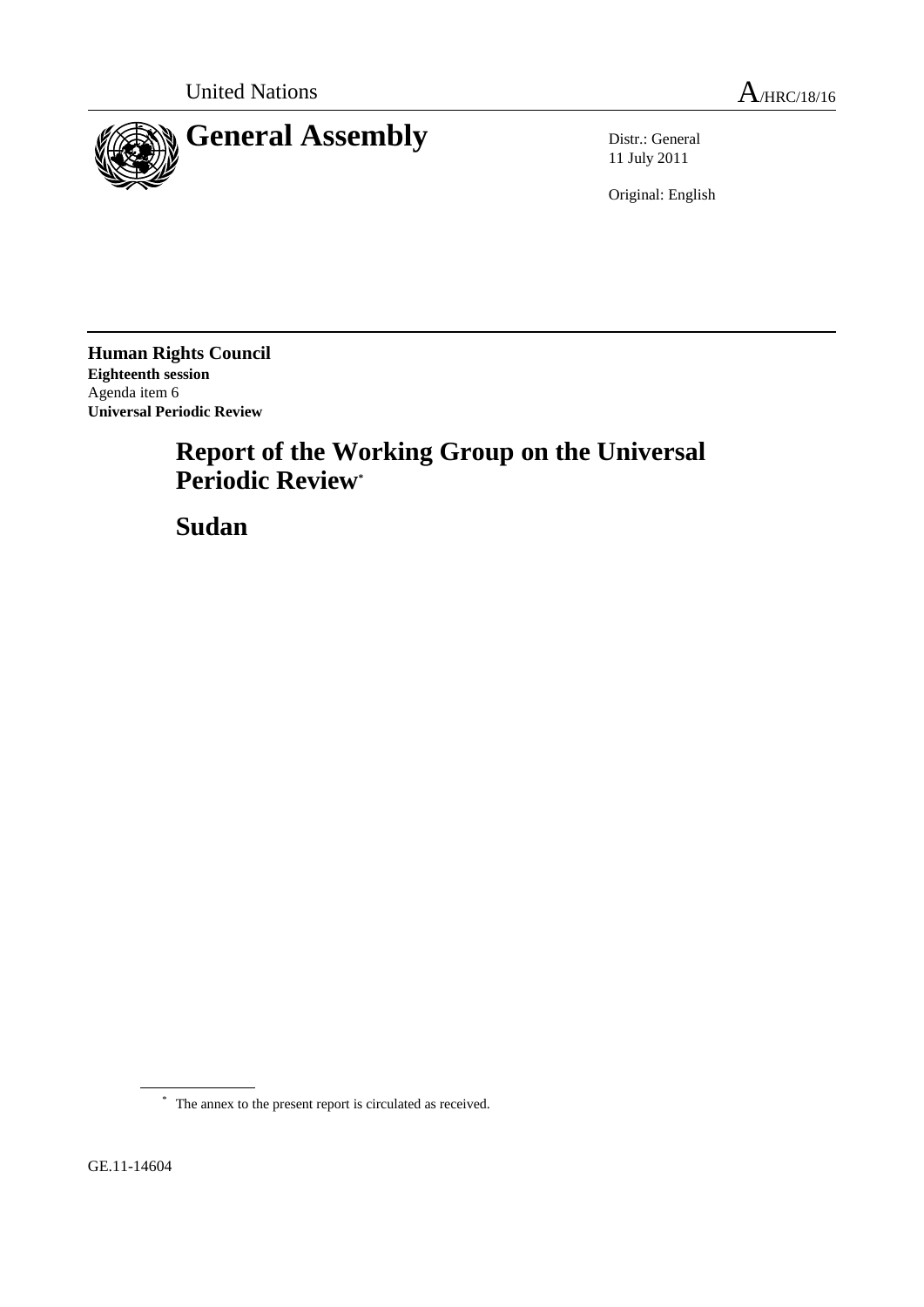### **A/HRC/18/16**

# Contents

|    |       | Paragraphs | Page            |
|----|-------|------------|-----------------|
|    |       | $1 - 4$    | 3               |
| L. |       | $5 - 82$   | $\mathcal{E}$   |
|    | A.    | $5 - 15$   | $\mathcal{E}$   |
|    | В.    | $16 - 82$  | .5              |
|    |       | 83-87      | 12 <sub>1</sub> |
|    | Annex |            |                 |
|    |       |            | 26              |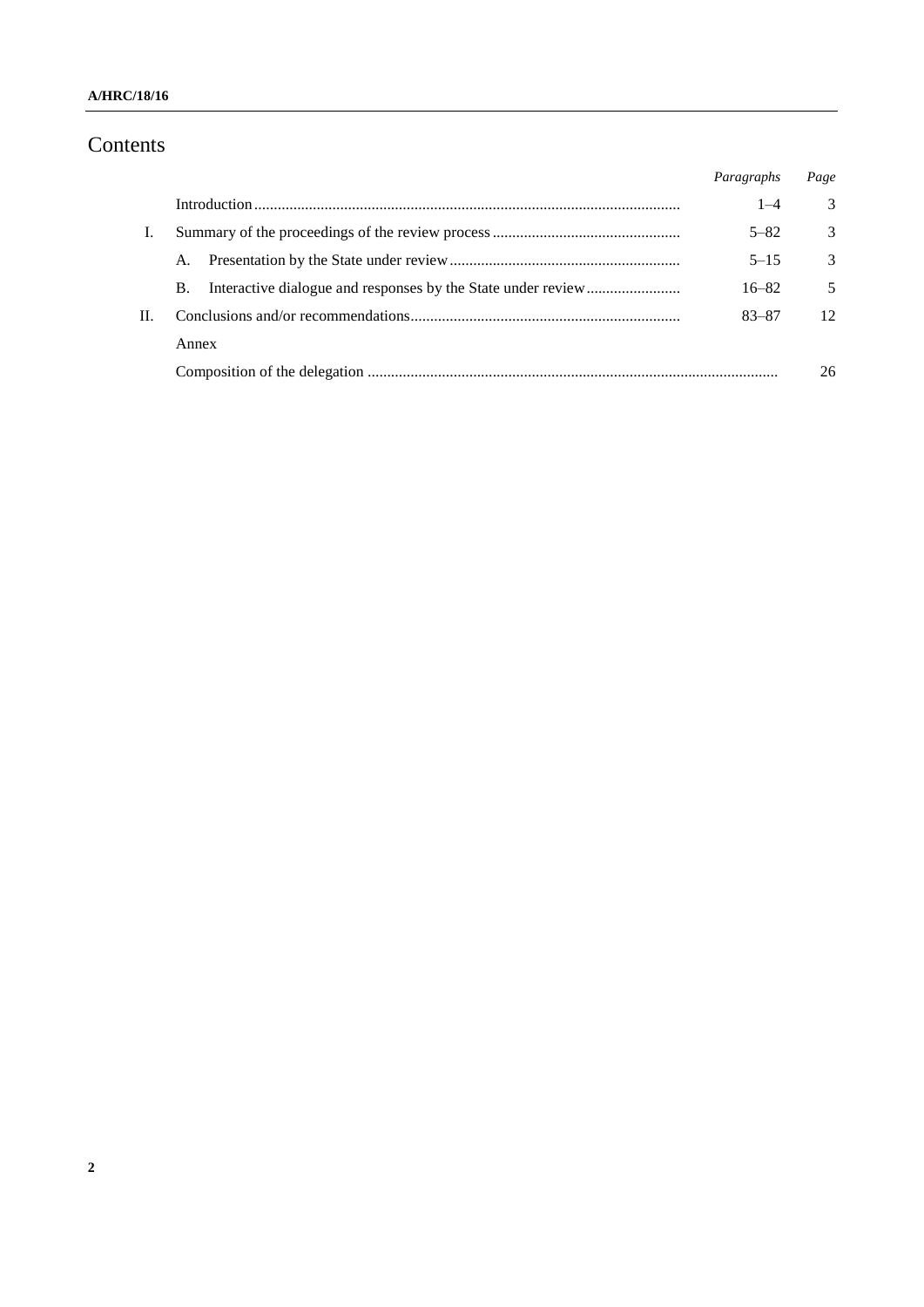# **Introduction**

1. The Working Group on the Universal Periodic Review (UPR), established in accordance with Human Rights Council resolution 5/1 of 18 June 2007, held its eleventh session from 2 to 13 May 2011. The review of Sudan was held at the 14th meeting on 10 May 2011. The delegation of Sudan was headed by Mohamed Bushara Dosa, Minister of Justice of the Republic of the Sudan. At its 17th meeting held on 13 May 2011, the Working Group adopted the report on Sudan.

2. On 21 June 2010, the Human Rights Council selected the following group of rapporteurs (troika) to facilitate the review of Sudan: Belgium, China and Mauritania.

3. In accordance with paragraph 15 of the annex to resolution 5/1, the following documents were issued for the review of Sudan:

(a) A national report submitted/written presentation made in accordance with paragraph 15 (a) (A/HRC/WG.6/11/SDN/1 and A/HRC/WG.6/11/SDN/1/Corr.1);

(b) A compilation prepared by OHCHR in accordance with paragraph 15 (b) (A/HRC/WG.6/11/SDN/2);

(c) A summary prepared by OHCHR in accordance with paragraph 15 (c) (A/HRC/WG.6/11/SDN/3 and A/HRC/WG.6/11/SDN/3/Corr.1).

4. A list of questions prepared in advance by Belgium, Canada, Czech Republic, Denmark, Ireland, Latvia, the Netherlands, Norway, Slovenia, Sweden, Switzerland and the United Kingdom of Great Britain and Northern Ireland was transmitted to Sudan through the troika. These questions are available on the extranet of the UPR.

# **I. Summary of the proceedings of the review process**

#### **A. Presentation by the State under review**

5. The delegation reiterated the sincere desire of Sudan to cooperate with the Council. It pointed out the need to pursue the recommendations of the working group in a practical manner, geared towards technical support and capacity-building, which had proved successful in reducing violations and strengthening protection. Sudan thanked Switzerland for its support in building capacities for human rights work in Sudan, in particular in Darfur. It thanked the United Nations Mission in Sudan (UNMIS) for its contribution, as well as the network of national human rights organizations for the valuable information which helped in the preparations for the review. The delegation explained the difficulties that have made this report a unique one. In 2005, the Government of National Unity was established in Sudan on the signing of the Comprehensive Peace Agreement (CPA) that granted Southern Sudan autonomy within the framework of a united Sudan for a transitional period of six years. In light of the different institutional systems and legislative institutions in northern and southern Sudan, it was not possible to have one consolidated report. Therefore, a committee representing the Government of Southern Sudan undertook the preparation of the special report on Southern Sudan, while another committee covered the situation in Sudan, so as to enable the Working Group to consider the situation objectively and make recommendations to address priorities on each side. Each side will follow up the implementation of the recommendations addressed to them, respectively, and undertake their implementation.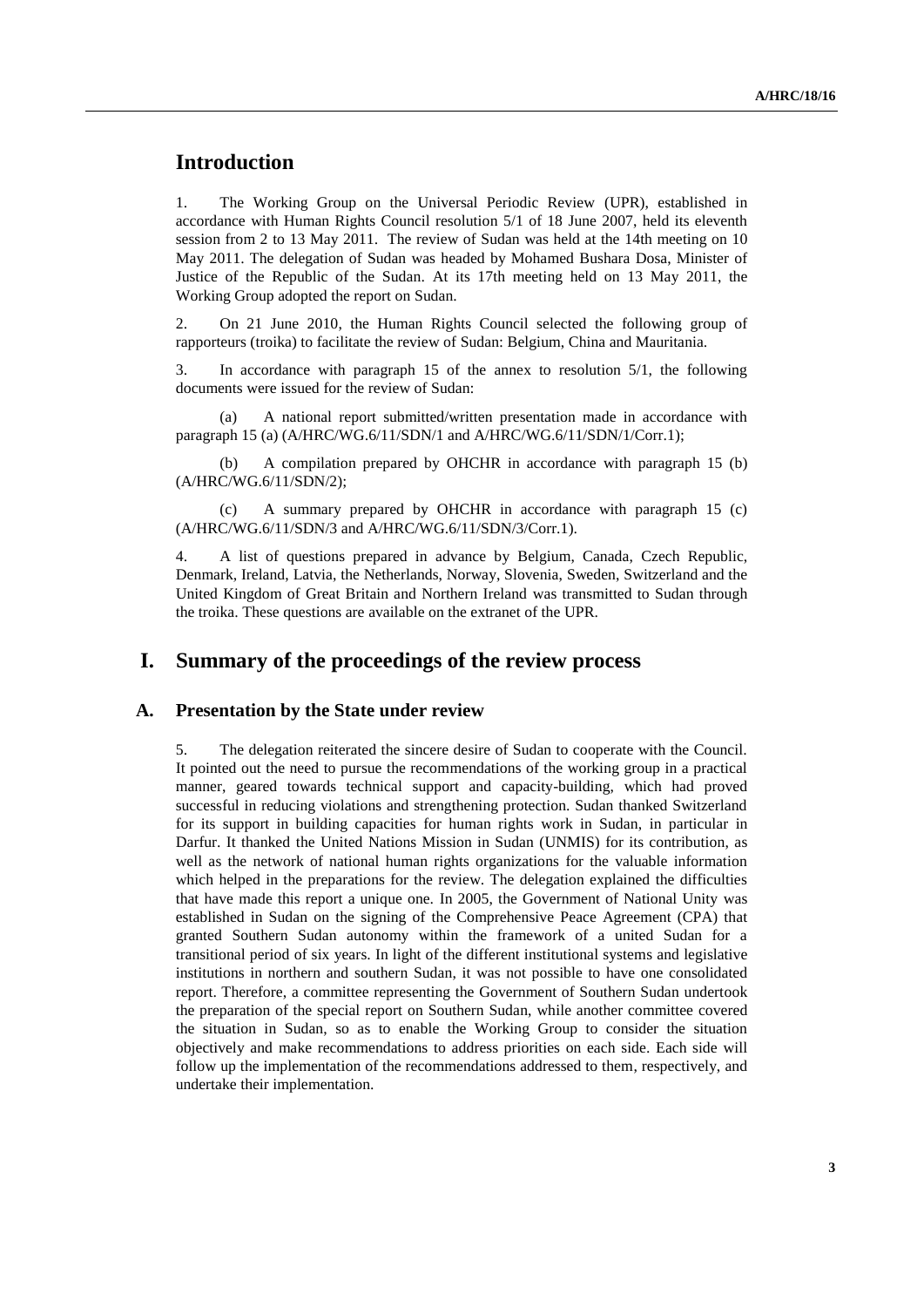6. The delegation stressed that its presence at the UPR was in itself recognition of the importance given to improving the situation of human rights, in cooperation with United Nations and regional mechanisms, to implement its treaty obligations together with both UNMIS and the African Union/United Nations Hybrid operation in Darfur (UNAMID).

7. Sudan is convinced that human rights can only be achieved in an atmosphere of security, tranquility, peace and democracy; therefore the establishment of peace through negotiation and dialogue in all parts of the country was an urgent priority. The CPA signed in January 2005 opened up opportunities for the transition to peace and prosperity. It also contained provisions for the protection and promotion of human rights.

8. The CPA envisaged a referendum on self-determination for Southern Sudan at the end of the transitional period in January 2011. The Government of Sudan kept its promise and conducted the referendum in a timely manner. This constituted a milestone in the history of Sudan, resulting in the establishment of a new independent state following the transitional period. The Government of Sudan accepted and formally recognized this result, as it is convinced that it represents the will of the people of Southern Sudan expressed in a free, fair and transparent manner.

9. The delegation noted that popular consultation had been completed by the provinces of South Kordofan and Blue Nile, which now enjoy security, stability and development.

The delegation underlined that the process in Sudan would be incomplete without a just and lasting solution to the problem of Darfur. Negotiations have been ongoing in Doha, since the signing of the Darfur Peace Agreement (DPA) (also known as the Abuja Agreement) in Abuja in 2006. The absence of a number of factions required that there be another platform to negotiate in Doha, and for the success of the negotiations, in 2010, the Government of Sudan signed framework agreements for a ceasefire and peace with both the Justice and Equality Movement (JEM) and the Liberation and Justice Movement (LJM). The mediator had submitted the final draft beforehand in order to obtain feedback from the negotiating parties so as to narrow the gap leading to the signing of the final agreement.

11. The delegation said that Sudan had formulated a new strategy for peace, security and development aimed primarily at alleviating the suffering of those affected by the crisis, restore the normal situation, the voluntary return of displaced persons and refugees, harmony and tribal reconciliation, consolidation of justice and equity, and a climate to achieve comprehensive peace through negotiations. This strategy led to the voluntary return of displaced people in numbers exceeding expectation. The Government of Sudan allocated 1.9 billion dollars to the implementation of the strategy for development programs in education, health and clean drinking water, roads and infrastructures. However, the strategy is not intended to replace the negotiations in Doha. The delegation called on the international community to support the efforts of the Government and other efforts to resolve the crisis through a final settlement.

12. In the area of applying justice and the rule of law in Darfur, the Office of the Attorney General for Darfur crimes has been restructured to undertake investigations of all the crimes that have occurred in the region since 2003. The Government has also succeeded in repairing the social fabric through support of tribal reconciliation initiatives and the signing of a number of charters of peaceful coexistence between the tribes of the three states of Darfur. The Government envisioned putting into practice the rules and mechanisms of transitional justice following the accomplishment of full peace in Darfur.

13. The delegation stated that legislative reform was an ongoing process. The Government had recently approved amendments to a number of existing national laws as well as envisaged new legislation in some areas designed to fulfill the obligations of Sudan under international human rights treaties. It noted that there was a standing committee in the Ministry of Justice charged with legislation review.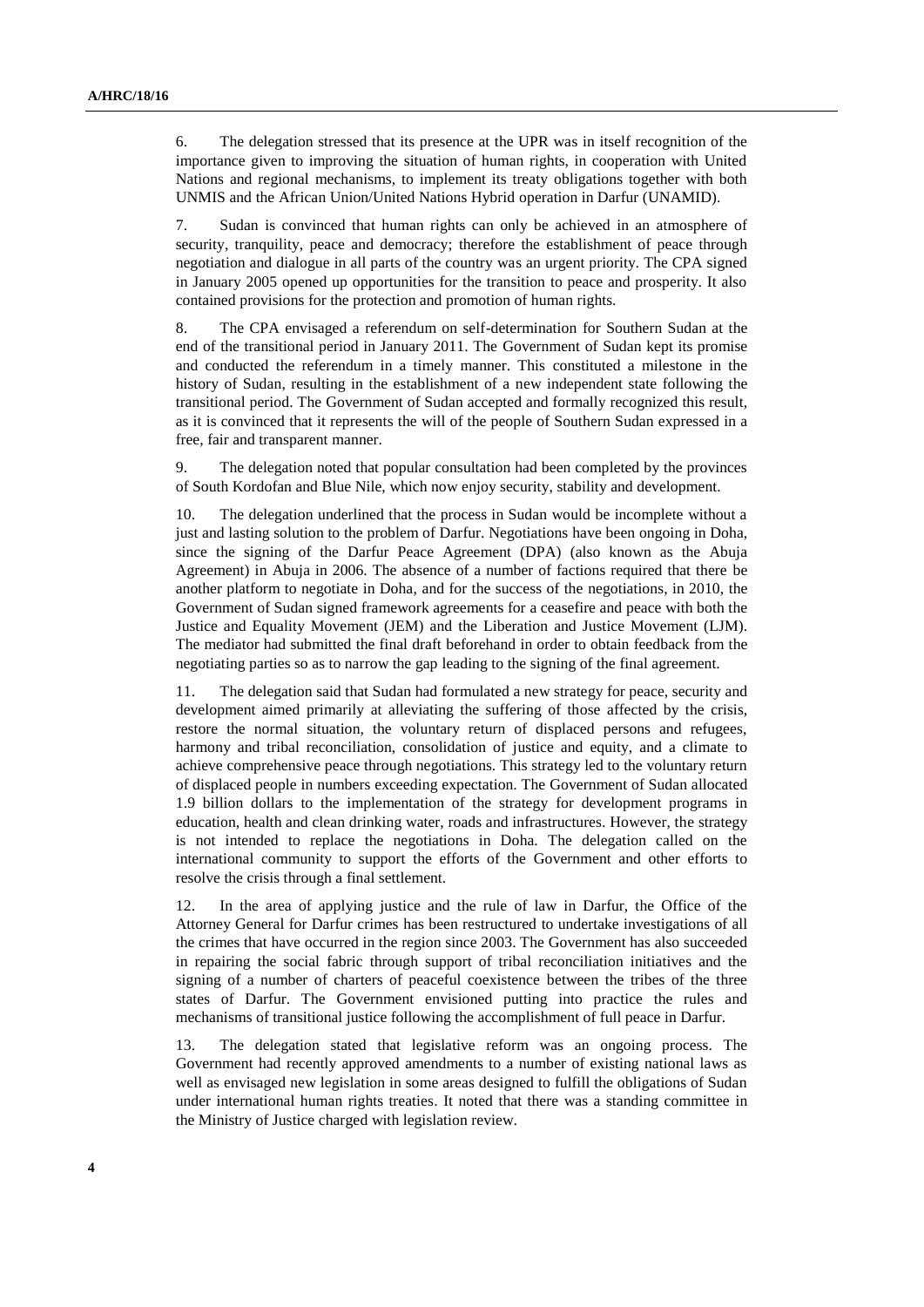14. In the area of promotion and protection of children's rights, a number of legislative and executive measures have been taken aimed at the best interest of the child, especially children in difficult circumstances, such as children of unknown parents and deprived of parental care.

15. The delegation hoped that the UPR mechanism could allow for replacing other mechanisms, including special procedures country mandates which are characterized by selectivity and double standards and used for purposes unrelated to human rights, and which have proven to be ineffective and in need of reform.

#### **B. Interactive dialogue and responses by the State under review**

16. During the interactive dialogue, 52 delegations made statements. A number of delegations noted the broad consultations involving multiple stakeholders during the preparations for the UPR exercise. Additional statements which could not be delivered during the interactive dialogue owing to time constraints are posted on the extranet of the UPR when available.<sup>1</sup> Recommendations made during the dialogue can be found in section II of the present report.

17. Algeria commended the successful holding of elections last year and encouraged Sudan to continue peace efforts in Darfur and to extend the rule of law throughout the country. Algeria enquired about Sudan's views on the role of international human rights mechanisms and their interaction with national mechanisms. Algeria made recommendations.

18. The United Arab Emirates commended the achievements in realizing peace and stability in the country through the Abuja Agreement and the holding of the referendum on Southern Sudan. In spite of complex challenges, Sudan has come a long way in promoting and protecting the rights of women, children, the elderly and the disabled. The United Arab Emirates made recommendations.

19. Bahrain welcomed the position taken by the Government of Sudan on the results of the referendum, which was a major step in implementing the CPA. It appreciated the efforts to strengthen women's rights, including through the elaboration of policies to fight violence against women and improve their status, and the efforts to protect child rights. Bahrain made recommendations.

20. Qatar appreciated the signing of the CPA and the holding of elections in 2010 and the referendum on Southern Sudan in January 2011. It highlighted its mediation role and noted that it had established the Darfur Development Bank to promote peace through development. Qatar enquired about verification of compliance with the ban on child soldiers and called on the international community to provide support. Qatar made a recommendation.

21. Singapore stated that the successful transformation of Sudan required strengthening the rule of law, democratic governance and an end to impunity. The conducting of the January 2011 referendum, following the CPA and the Interim Constitution, should allow Sudan to focus on poverty eradication and rebuilding the health system that had been disrupted by the long conflict. Singapore made recommendations.

<sup>&</sup>lt;sup>1</sup> These include statements from Chad, United States of America, Yemen, Morocco, Denmark, Argentina, Mexico, the Netherlands, Hungary, Germany, Indonesia, Maldives, Sweden, Slovakia, Senegal, Iraq, Nigeria, Swaziland, Tanzania, Philippines, Kenya, Viet Nam, Central African Republic, Venezuela (Bolivarian Republic of ).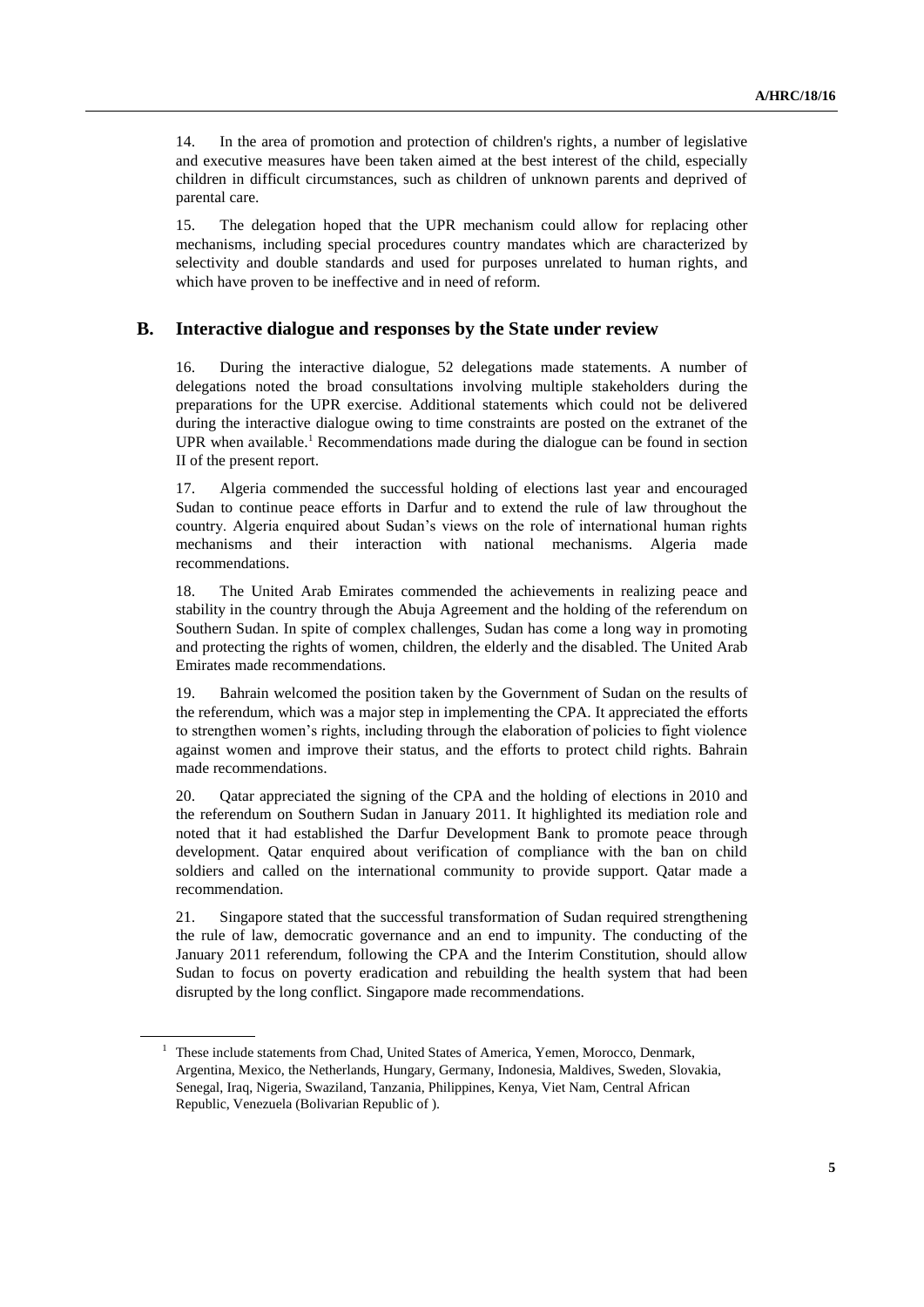22. Egypt commended the signing of the CPA and the positive position taken by the Government on the referendum. It enquired about measures to address remaining outcomes of the CPA as well as the causes of the crisis in Darfur, while emphasizing the role of the international community. Egypt appreciated the establishment of national human rights institutions. Egypt made recommendations.

23. The Democratic People's Republic of Korea welcomed the achievements in the area of economic, social and cultural rights, particularly the positive developments and genuine progress in education for all, poverty reduction with priority to pro-poor spending, continued emphasis on national reproductive and family planning, and improvements in the situation of persons with disabilities. It made recommendations.

24. Pakistan commended Sudan for extending all possible assistance to establishing the new state. Pakistan requested information on the challenges linked to the transition phase and the role of the international community in this connection. Pakistan commended Sudan's efforts to raise living standards and noted challenges such as security and the rule of law. Pakistan made recommendations.

25. Oman noted the recent efforts by Sudan to draft new laws and review existing legislation to ensure compliance with the Constitution and international treaties related to human rights. A number of national mechanisms were taking practical steps to promote human rights principles, as were civil society organizations. Oman made recommendations.

26. Palestine noted that human rights protection would be a priority for the near future and expressed appreciation for efforts undertaken, in spite of challenges, such as in women's rights and child rights. Palestine also noted Sudan's strong interaction with international mechanisms. It encouraged Sudan to continue efforts to address human rights challenges. Palestine made recommendations.

27. Ethiopia stated that the international community should encourage and support the key gains made by Sudan in creating the conditions for sustainable peace and the realization of human rights. Ethiopia supported the commitment of the parties to continued dialogue and called on the international community to do the same with concrete assistance. Ethiopia made recommendations.

28. Cuba noted the efforts of the Government to combat poverty, illiteracy and weak institutional capacities. It also noted the efforts to combat diseases such as malaria and the measures taken to protect the rights of women, children, the elderly and persons with disabilities. Cuba made recommendations.

29. The Syrian Arab Republic noted that despite challenges, such as the conflict in Darfur and the civil war in the South, Sudan has complied with international obligations to protect basic human rights. Syria commended the achievement of the CPA and the referendum on Southern Sudan and the Darfur peace process. Syria highlighted progress in the areas of education, women's and child rights. It made recommendations.

30. Lebanon referred to positive developments such as the signing of the CPA, peace efforts in Darfur and the referendum on Southern Sudan. Despite challenges, success could be achieved through positive engagement. Lebanon wished Sudan success in efforts to improve the human rights situation through institution-building and the adoption of legislation, in cooperation with the international community. It made recommendations.

31. Brazil hoped that the UPR exercise would trigger an increasing commitment on the part of members of the Human Rights Council to provide technical assistance. While noting the numerous allegations of gender-based violence, Brazil appreciated the adoption of the national plans of action to combat violence against women and children and to end female genital mutilation. Brazil made recommendations.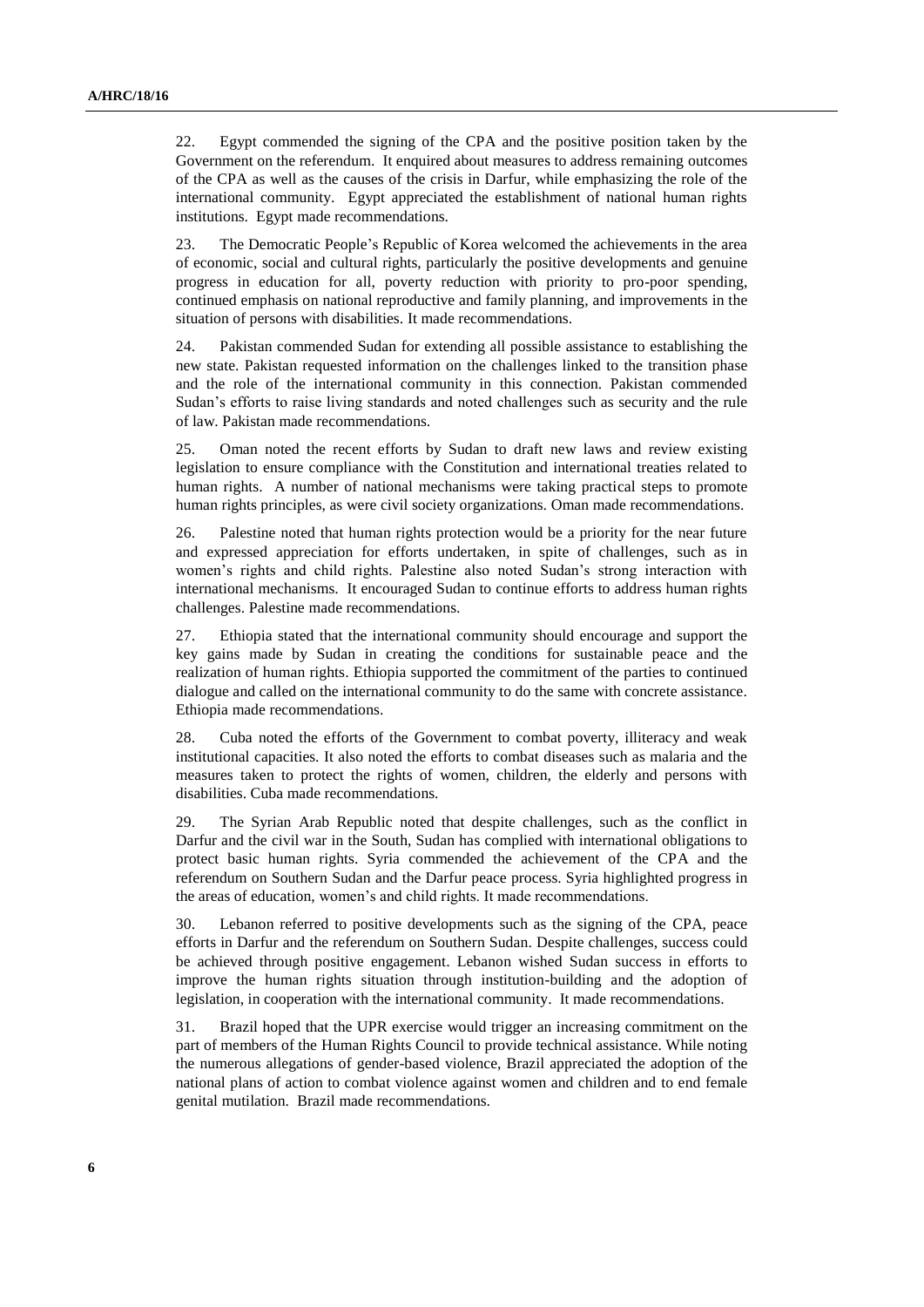32. The United Kingdom of Great Britain and Northern Ireland urged all parties to draw on the expertise of the Independent Expert on the human rights situation in Sudan. It urged the North and the South to retain human rights protection under the new Constitutions. It asked about Sudan's actions to investigate allegations of arbitrary arrests and detention of journalists and opposition members. The United Kingdom made recommendations.

33. Zimbabwe thanked the Government for its cooperation with the Human Rights Council and the United Nations system. It appreciated the honouring of the Comprehensive Peace Agreement and the holding of democratic elections as well as the successful conducting of the referendum on the right to self-determination for Southern Sudan. Zimbabwe made recommendations.

34. While noting the Children's Act (2010) prohibiting death sentences for children, Switzerland referred to reported execution of children. Switzerland referred to reports by the Independent Expert about torture, ill-treatment and arbitrary detention committed by the National Intelligence and Security Service (NISS). Switzerland made recommendations.

35. Saudi Arabia noted that Sudan has ratified most international and regional human rights treaties and transposed many provisions into national legislation. Sudan has also established some human rights institutions and adopted a law on civil society organizations. Highlighting achievements in the area of child rights, Saudi Arabia enquired about measures to implement the Convention on the Rights of the Child. It made recommendations.

36. Malaysia noted the Government's continued cooperation with human rights actors. Malaysia referred to challenges facing Sudan in improving socio-economic conditions. Malaysia believed Sudan could benefit from improvements to such issues as internally displaced persons, strengthening the rule of the law, combating impunity and the rights of women and children. Malaysia made recommendations.

37. Djibouti noted Sudan's efforts to improve the human rights situation and welcomed the 2005 Comprehensive Peace Agreement towards sustainable peace, including its provisions for the protection of human rights. Djibouti also welcomed the referendum on Southern Sudan, which will lead to the emergence of a new independent state. Djibouti made recommendations.

38. China welcomed the measures by the Government to promote socio-economic development, its efforts in poverty reduction, health and education and its commitment to protect the rights of vulnerable groups. It welcomed the efforts of the northern and southern parts to promote the peace process. It hoped that the international community will help Sudan to maintain peace and stability and promote and protect human rights.

39. Austria expressed concern about continuing human rights violations in Darfur and the continued use of power and abuses by the NISS. It considered it urgent to address violence against women and ensure equal participation of women in political processes. Austria made recommendations.

40. Canada congratulated Sudan on holding the referendum on Southern Sudan and its commitment to implement the 2005 CPA. It expressed concern about the human rights situation, in particular sexual and gender-based violence, media censorship, as well as the arbitrary arrests of human rights activists, political opponents, journalists and peaceful protesters. Canada made recommendations.

41. Ireland was concerned by the reported targeting of civilians in Darfur and asked whether Sudan would grant UNAMID unhindered access to the area and lift all access restrictions on humanitarian agencies. Ireland expressed concern at reports of arbitrary arrest and detention of journalists, civil society activists and others by the NISS. Ireland made recommendations.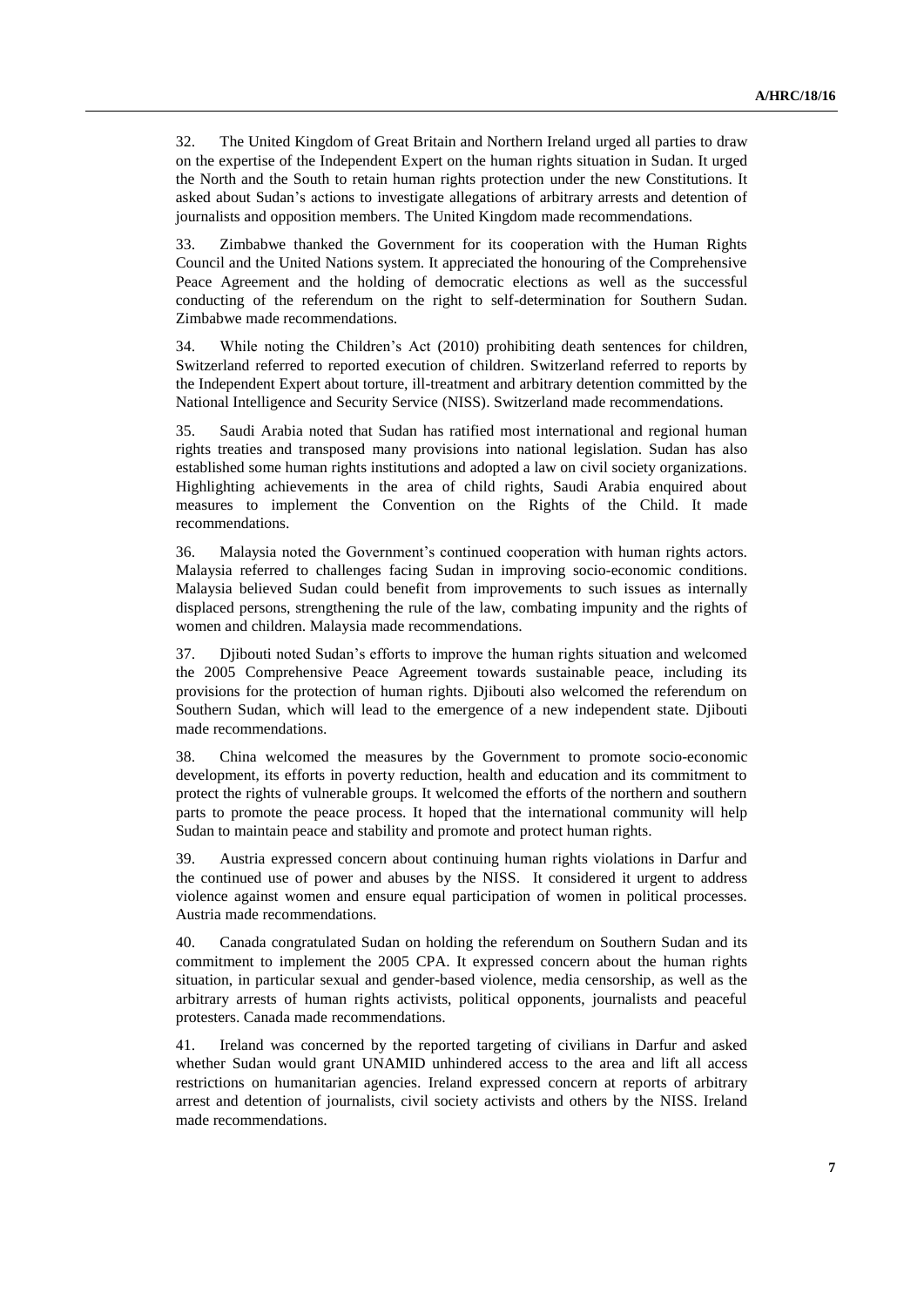42. On the question of coordination between domestic and international human rights mechanisms, Sudan noted that there were many domestic mechanisms, including the Advisory Council on Human Rights (ACHR) which is composed of both governmental and non-governmental bodies. Also, the law establishing the independent National Commission on Human Rights has been passed and the appointment of members would take place soon. Furthermore, there are a number of national and international NGOs. Cooperation between domestic and international mechanisms is manifested in the two joint forums between the Government of the Sudan and UNMIS and UNAMID, three joint sub-forums in the three Darfur States as well as the Independent Expert on the human rights situation in the Sudan, appointed by the Council. All these mechanisms work independently and without any influence from the Government to tackle human rights issues in Sudan.

43. With regard to Sudan's efforts in dealing with situation in the Darfur, the delegation noted that negotiation was the basis for the solution of the problem in Darfur. The delegation also noted that there was a new strategy encompassing peace, security and development in Darfur with components for the return of internally displaced refugees to their homeland.

44. On the questions of oversight of detention by the national security apparatus and freedom of expression for the press and journalists, the delegation noted that the legal system in the Sudan was made up of legislation passed by Parliament after various stages of legal reviews. The National Security Forces Act of 2010 was not an exception in this process. The Minister of Justice has appointed an Attorney/Prosecutor to monitor detention by the NISS and the Prosecutor is working independently and impartially. Also, aggrieved persons can have recourse to the Constitutional Court.

45. In relation to freedom of expression, the delegation noted that there are 60 daily newspaper published in Sudan, 37 of which are political papers that publish on a daily basis critical articles on the activities of the Government without pre-censorship. The detention of journalists is only ordered by the court in cases initiated by individuals affected by what is written in the newspapers; there is no political arrest, but rather arrest for the purpose of the law.

46. On the question of abolition of the death penalty, the delegation noted that the death penalty was practiced in the most restricted manner and imposed for the most serious crimes and it is associated with the right to practice religion as guaranteed by international human rights treaties. There are strict legal safeguards in trials of cases punishable by the death penalty.

47. Regarding the steps taken by the State to ensure access to education for all children, the delegation noted that there is a strategy in Sudan to make education free of charge and available to all children, including nomadic children. There is also a strategy for the education of girls.

48. With regard to empowerment of women, a national strategy was adopted in 2008 which covers all the aspects relating to the empowerment of women, including legislative, health, education and participation in the decision making. Regarding wage equality between men and women, equal pay for equal work has been in place for a long time. Women in Sudan are subject to the same terms of employment and have the same opportunities as men to apply for public posts. Participation of women in political life is further enhanced by the allocation of the 25 per-cent quota in national and state parliaments. Consequently, there are 112 female members in the national Parliament and 200 female members in state parliaments. Furthermore, women are also in many high-level positions in Sudan.

49. Spain praised the conducting of the referendum on the independence of Southern Sudan and expressed concern over the increased violence in Darfur against civilians. It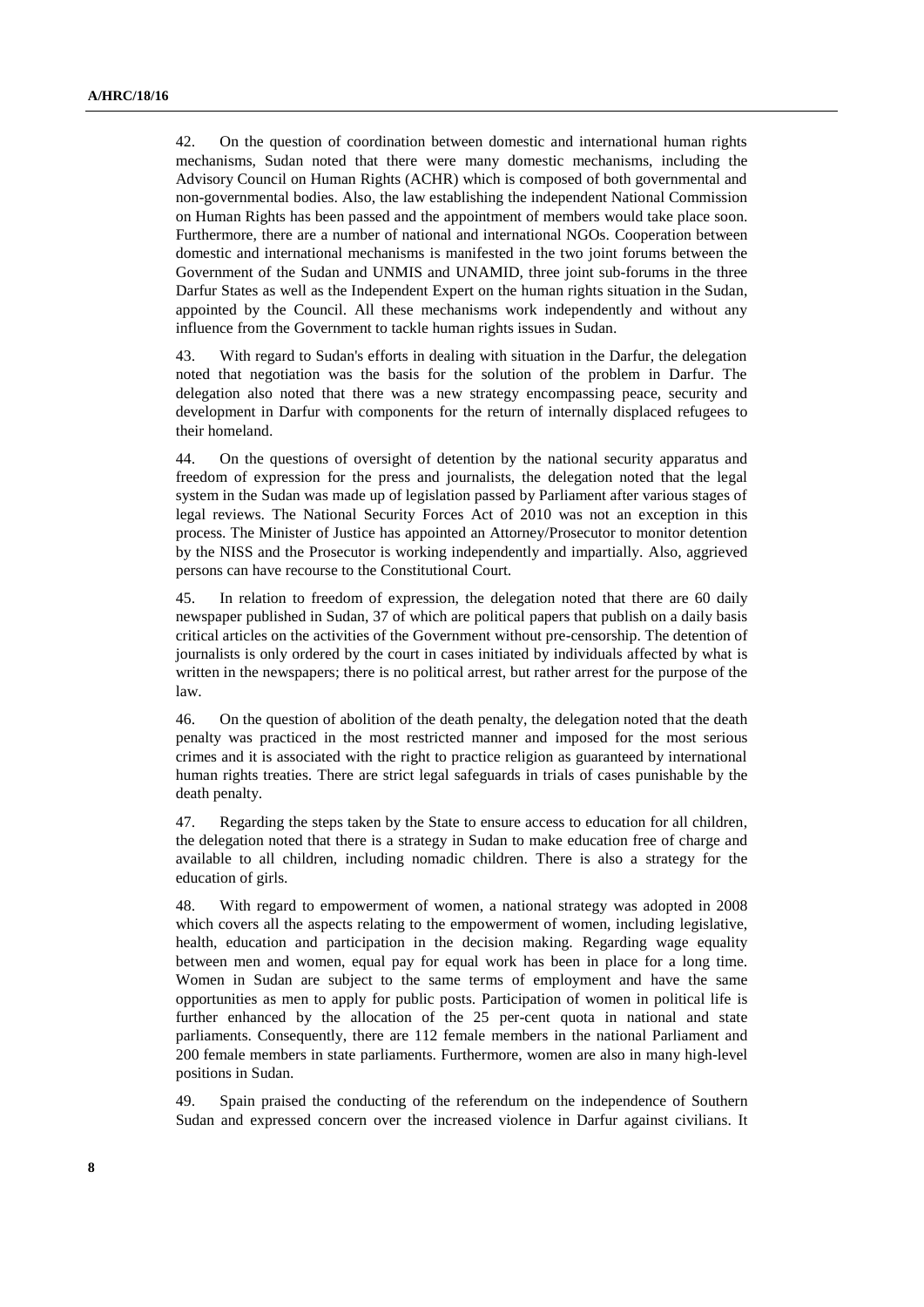noted that years of conflict, unfair distribution of resources and economic mismanagement had deteriorated the economic, social and cultural rights of the Sudanese population. Spain made recommendations.

50. India recalled that the CPA had ended one of the longest conflicts in Africa and noted the institutional mechanisms established since then to promote human rights. It considered the independence of Southern Sudan both promising and challenging. It urged Sudan and Southern Sudan to tackle concerns relating to sexual violence and impunity. India made a recommendation.

51. Japan welcomed the establishment of a human rights forum in Southern Sudan. Japan remained concerned over continued civilian casualties and displaced persons in Darfur, as well as widespread impunity and gender-based violence. Strengthening the rule of law in all regions is vital to a successful transition in Sudan. Japan made recommendations.

52. Azerbaijan positively noted the efforts to eliminate poverty and the measures to promote women's rights, combat violence against women and protect children. Azerbaijan pointed out the constraints and challenges confronting Sudan, especially from the conflict in Darfur, which adversely affected limited resources, the restoration of security, protection of citizens and humanitarian assistance for victims. Azerbaijan made recommendations.

53. Mauritania commended the positive interaction of Sudan with the UPR process, particularly in light of the difficult challenges that Sudan has faced in recent times, including in connection with the referendum on Southern Sudan. Mauritania made recommendations.

54. The Democratic Republic of the Congo noted the efforts relating to human rights, despite the difficult political context, and to gender equality, despite the existing customs. It also welcomed the Zakat system and the Government's political maturity on Darfur which led to the new situation in Southern Sudan. It made recommendations.

55. Bangladesh considered that peace, security, stability and development are key to ensuring human rights in Sudan and hoped that the international community would support the peace process. It noted efforts by the Government to improve the human rights situation and understood the difficulties it faced, including poverty. Bangladesh made recommendations.

56. Norway commended Sudan and Southern Sudan for their efforts to organize the referendum. It expressed concern about the ongoing conflict in Darfur and called on the Government to commit to lasting peace and justice. It stressed the burden on civilians of the armed clashes in Southern Sudan. Norway made recommendations.

57. Uruguay noted that peace, stability, security, development and the rule of law are necessary elements for the enjoyment of human rights in Sudan, and acknowledged that recent elections did foresee the full participation of women. It remained concerned by sexual violence in the country. Uruguay made recommendations.

58. France noted the new situation emerging from the independence of Southern Sudan and the opportunity to hold a state of emergency. France noted the human rights violations attributed to the National Intelligence and Security Service and inquired whether Sudan intended to decriminalize "indecent and immoral acts" and end child recruitment. France made recommendations.

59. Honduras expressed understanding for the challenges faced by Sudan and noted the progress in its human rights situation. It recognized the reforms undertaken by the Government in the area of human rights. Nevertheless, it was concerned by the situation of girls and women victims of constant abuse. Honduras made recommendations.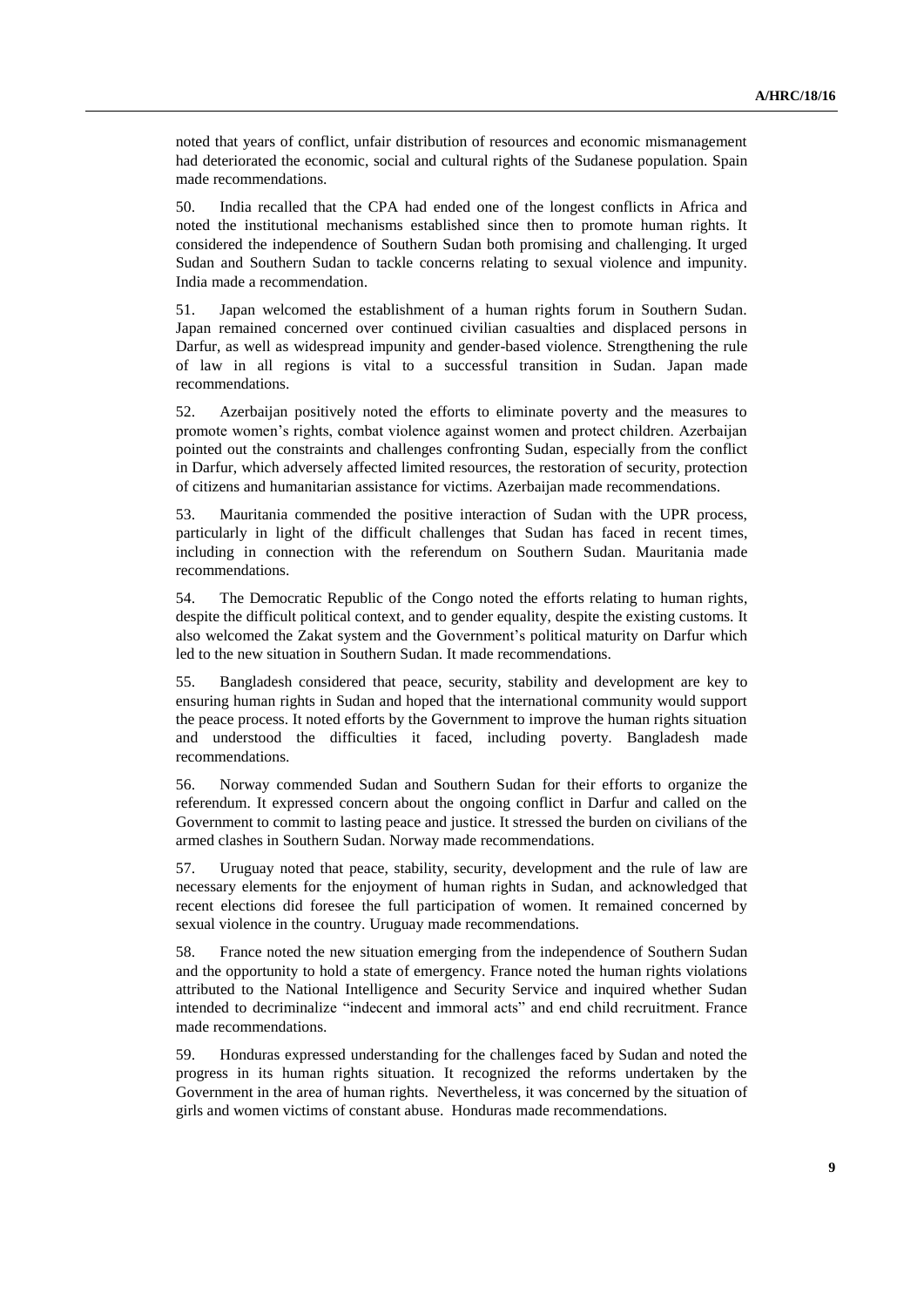60. Turkey acknowledged that Sudan was party to most international human rights agreements, submitted periodic reports and received rapporteurs regularly. It commended the Government for promoting peace and security and for the peaceful conduct of the referendum. It expressed concern at the continued violence in Darfur. Turkey made recommendations.

61. Belgium echoed the concerns about the application of the death penalty for children. Belgium noted with satisfaction the participation of women in the 2009 elections, but enquired whether Sudan intended to end discrimination against women, notably relating to detention, divorce or right to property. Belgium made recommendations.

62. Kuwait expressed appreciation for the efforts taken by the Government for the signing of the CPA, which ended the longest war in Africa. Kuwait hoped that peace achieved would help to strengthen human rights and give new impetus to development and progress. Kuwait made recommendations.

63. South Africa welcomed the acceptance of the results of the referendum on Southern Sudan by the Government of Sudan, which demonstrates a strong political will for peace. It noted positively the commitment of the parties to the CPA and the swift deal with postreferendum issues. South Africa reaffirmed its support to ongoing peace in Sudan. It made a recommendation.

64. Slovenia remained concerned by the situation in Darfur and about impunity of human rights violators. It noted efforts to enhance women's rights but remained concerned that women continued to face harmful practices. It asked about measures taken to enforce regulations related to children in conflict with law. Slovenia made recommendations.

65. Finland welcomed the referendum on Southern Sudan. It asked about the measures Sudan would take to ensure that ethnic and religious minorities do not face discrimination. It also enquired about the measures to prevent and combat violence against women, as well as plans to target discriminatory laws and norms against women. Finland made recommendations.

66. Poland appreciated that the interim national Constitution provided for different commissions to monitor human rights and hoped that they would be established in a speedy manner. It noted that freedom of religion remained limited in Sudan and that sharia law was being applied to non-Muslims. Poland made recommendations.

67. Thailand welcomed the referendum on Southern Sudan. It hoped that Sudan will fully cooperate with UNAMID to ensure peace and security in the long term. It encouraged Sudan to fully implement the CPA and to investigate all allegations of human rights and international humanitarian law violations. Thailand made recommendations.

68. Somalia noted that the Government of Sudan had accepted and officially recognized the referendum on self-determination of Southern Sudan, which led to the establishment of an independent state. Somalia made a number of recommendations.

69. Jordan noted that the situation in Sudan remained difficult despite achievements such as the signing of the CPA. The current period of transition requires the continued support of the international community in order for Sudan to progress. Jordan welcomed Sudan's efforts to strengthen its institutional and legal framework related to human rights. Jordan made recommendations.

70. Italy welcomed the developments based on the CPA. It requested further information about the rights of minorities, women and children in the future Constitution of Sudan. It enquired about the guarantees that the Government of South Sudan will seek against the recruitment of children by the armed forces. Italy made recommendations.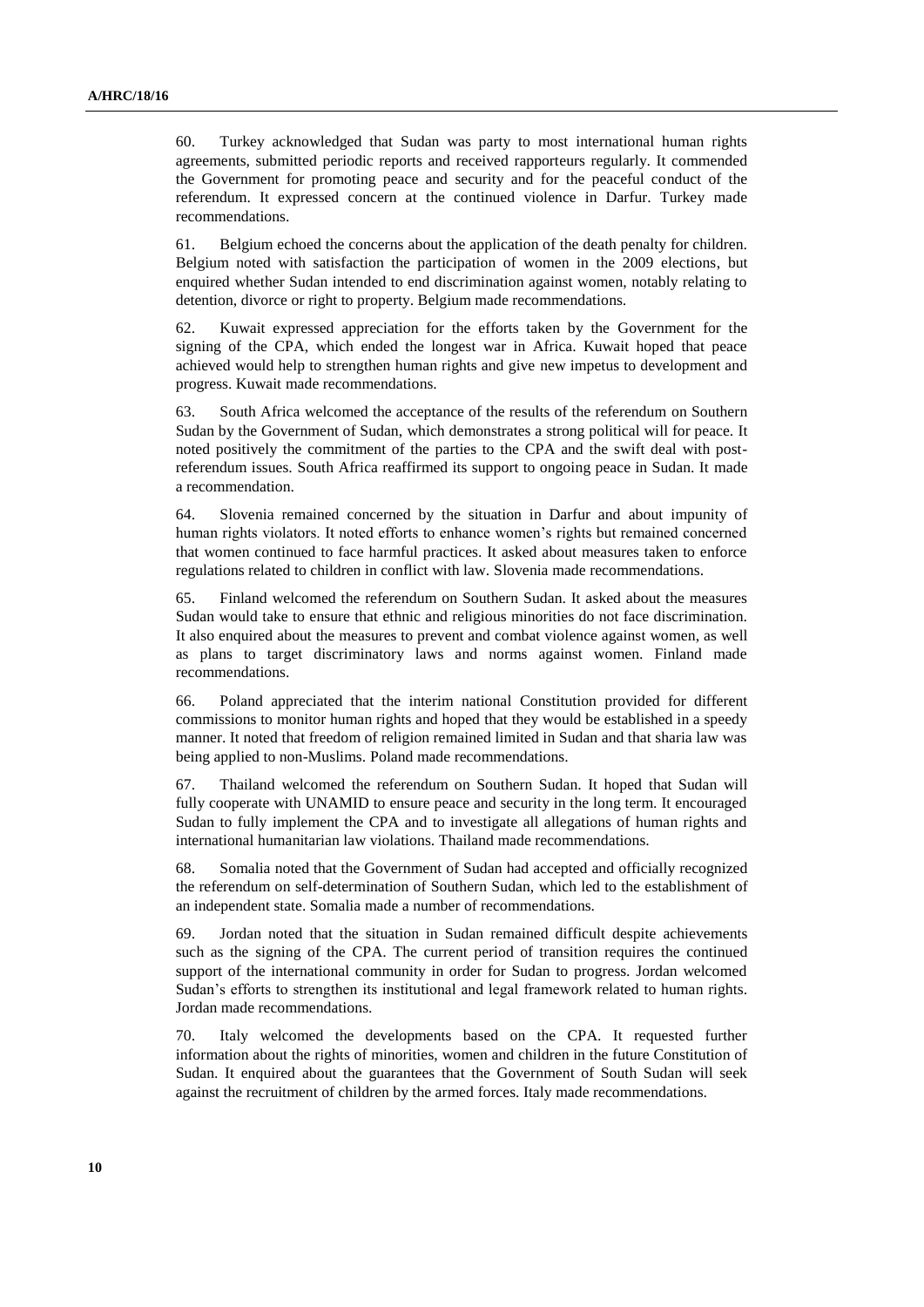71. The Islamic Republic of Iran commended Sudan for its efforts in establishing peace. It noted the progress in promoting and protecting human rights, particularly the rights of children, women, ethnic groups and people with disabilities and the achievements in education, housing, poverty reduction, health care and development. It made recommendations.

72. Australia welcomed the Government's engagement in the Southern Sudan referendum. It expressed concern at the ongoing conflict in Darfur, condemned attacks against civilians and called on the Government to allow greater access for humanitarian workers. Australia expressed concern over the use of children as labourers and combatants in Sudan. Australia made recommendations.

73. The Republic of Korea welcomed the outcome of the referendum on Southern Sudan and hoped that post-referendum negotiations would be completed as soon as possible. It expressed concern at the acts of sexual violence, particularly against internally displaced women and girls in Darfur. The Republic of Korea made recommendations.

74. Ecuador acknowledged the efforts of the Government to improve the human rights situation in Sudan, a country ravaged by years of violence. It acknowledged, as noted in the national report, progress in the legal and judicial areas. Ecuador made recommendations.

75. Sri Lanka welcomed the signing of the CPA. It encouraged the Government to work with relevant United Nations agencies to strengthen the National Education for All Plan and urged international partners to provide funds. It noted the efforts in the provision of health care and encouraged increased State spending on public health. It made recommendations.

76. On the question of the measures to ensure the non-involvement of children in armed conflicts, the delegation noted that the Child Act (2010) prohibits explicitly the involvement of children in armed conflict. Also, the Armed Forces Act (2007) prevents the recruitment of children below 18 years and provides for penalties therefor.

77. Regarding national mechanisms to combat violence against women in Darfur, the delegation noted that there is a federal Unit to combat violence against women and children, with branches in the three Darfur states. The Unit has a national plan of action to combat violence against women and protect women and children from all forms of violence.

78. With regard to the rights of person with disabilities, the delegation confirmed that Sudan has ratified the relevant United Nations Convention, passed a national law and established a national council to address the rights of disabled persons, headed by the President of the Republic. There is also a national strategy to provide services for persons with disabilities, particularly women and children.

79. Regarding efforts to limit poverty, the delegation noted that there is a national strategy to reduce poverty through microfunding projects and *zakat* programmes targeting poor families.

80. Concerning the minimum age of criminal responsibility, the Child Act (2010) set the age to 12 years. Persons below 18 years are not executed in Sudan. The law also protects children from all forms of child labour. Strategies have been adopted in the areas of health and education aimed at reducing child mortality and providing children with access to basic education.

81. Sudan has personal matters laws designed to address the rights of Muslims and non-Muslims in issues like marriage and divorce. Regarding protection of the rights of non-Muslims, the Constitution provides for citizenship as the basis for rights and freedoms, including the assumption of public posts up to the Presidency of the Republic.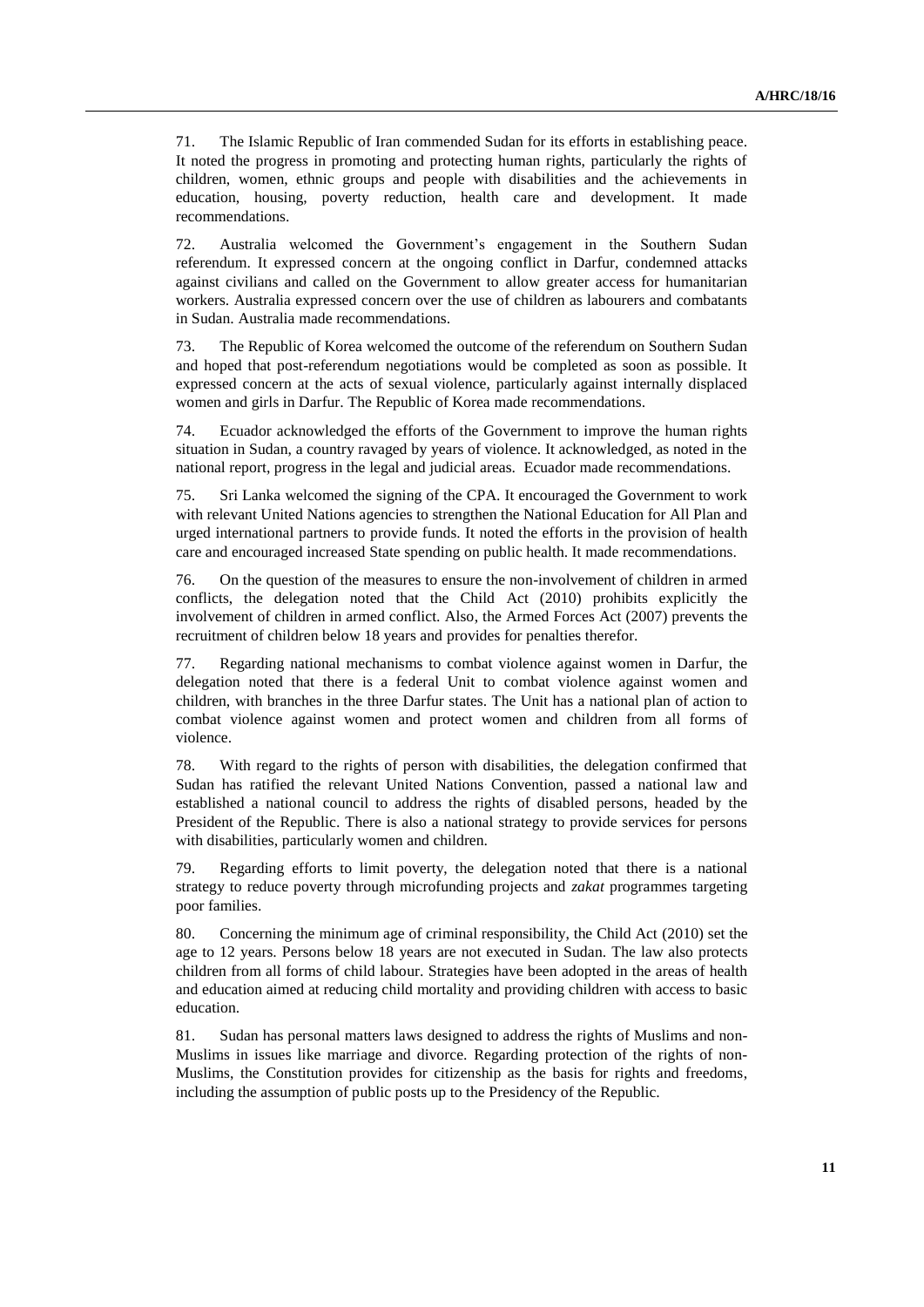82. With regard to Southern Sudan, it was noted that civil and political rights are enshrined in the Constitution of Sudan, under the title Bill of Rights, a covenant among and between the Sudanese people and their governments, and the cornerstone of social justice, equality and democracy throughout Sudan. Although Southern Sudan still maintains the death penalty, it is not imposed on persons under 18 years, and it is only imposed for conviction of crimes of treason, murder or aggravated robbery with firearms. It was noted that the Southern Sudan Human Rights Commission is functioning, and already has a considerable number of cases before it.

## **II. Conclusions and/or recommendations**

83. **The following recommendations will be examined by the State under review, which will provide responses in due course, but no later than the eighteenth session of the Human Rights Council in September 2011.**

83.1. **Ratify as soon as possible the main international human rights instruments to which it is not yet a party and issue a standing invitation (Japan);**

83.2. **Ratify the International Covenant on Civil and Political Rights (Switzerland);**

83.3. **Ratify the Second Optional Protocol to the International Covenant on Civil and Political Rights (Switzerland);**

83.4. **Accede to the Second Optional Protocol to the International Covenant on Civil and Political Rights, aimed at abolishing the death penalty, and take the necessary steps to remove the death penalty from Sudan's justice system (Australia);**

83.5. **Consider ratifying core universal human rights instruments, in particular the Convention against Torture and Other Cruel, Inhuman or Degrading Treatment or Punishment, and the Convention on the Elimination of All Forms of Discrimination against Women (Brazil);**

83.6. **Sign and ratify the First Optional Protocol to the International Covenant on Civil and Political Rights; Optional Protocol to the International Covenant on Economic, Social and Cultural Rights; International Convention for the Protection of All Persons from Enforced Disappearance; Convention against Torture and Other Cruel, Inhuman or Degrading Treatment or Punishment and its Optional Protocol; Convention on the Elimination of All Forms of Discrimination against Women and its Optional Protocol (Spain);**

83.7. **Accede or ratify the following international instruments: International Convention for the Protection of All Persons from Enforced Disappearance; Convention on the Elimination of All Forms of Discrimination against Women; Convention against Torture and Other Cruel, Inhuman or Degrading Treatment or Punishment and its Optional Protocol; Palermo Protocol to Prevent, Suppress and Punish Trafficking in Persons, Especially Women and Children; and the Rome Statute of the International Criminal Court (Ecuador);**

83.8. **Take appropriate steps to accede to the Convention on the Elimination of All Forms of Discrimination against Women (Malaysia);**

83.9. **Ratify the Convention on the Elimination of All Forms of Discrimination against Women and its Optional Protocol (Norway, Belgium);**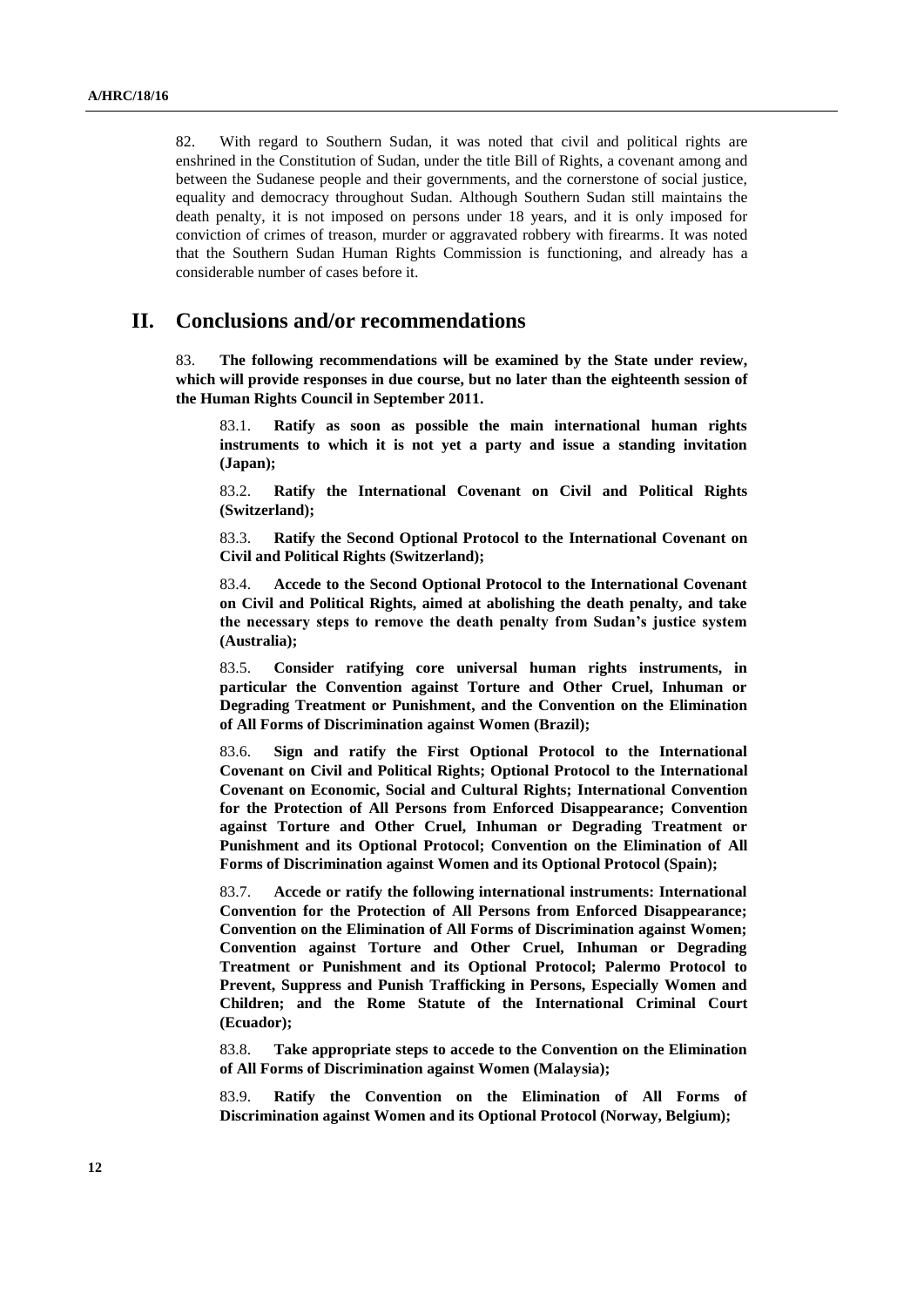83.10. **Sign and ratify the Convention on the Elimination of All Forms of Discrimination against Women, and adopt a law prohibiting female genital mutilations (France);**

83.11. **Ratify without any limiting reservations the Convention on the Elimination of All Forms of Discrimination against Women and its Optional Protocol, as well as repeal all laws that discriminate against women (Finland);<sup>2</sup>**

83.12. **Consider acceding to the Convention on the Elimination of All Forms of Discrimination against Women (Republic of Korea);<sup>3</sup>**

83.13. **Ratify, without reservations, the Convention on the Elimination of All Forms of Discrimination against Women and its Optional Protocol, and review national legislation in light of its provisions to eliminate all discriminatory laws against women (Uruguay);**

83.14. **Ratify the Rome Statute of the International Criminal Court and cooperate with this court, and ratify other key human rights treaties including the Convention Against Torture and Other Cruel, Inhuman and Degrading Treatment and the Convention on the Elimination of All Forms of Discrimination Against Women (Australia);**

83.15. **Ratify the Rome Statute of the International Criminal Court (Poland);**

83.16. **Cooperate fully with the International Criminal Court and its Prosecutor and provide it with the necessary support pursuant to Security Council resolution 1593 (2005) (Switzerland);**

83.17. **Cooperate fully with the International Criminal Court (Austria);**

83.18. **Incorporate robust provisions for the protection of human rights in the new Constitution, including articles on the prevention of discrimination and protection of minorities (Canada);**

83.19. **Continue to implement the provisions of the Comprehensive Peace Agreement and ensure the rule of law in the country (Singapore);**

83.20. **Adjust its national legislation to be compatible with the Comprehensive Peace Agreement and the Interim National Constitution adopted in 2005, especially the following laws and codes: National Security Act (2010); Press and Printing Act (2009); Volunteer and Humanitarian Work Act (2006); Criminal Code; Criminal Procedure Code (Ecuador);**

83.21. **Repeal the National Security Act and ensure institutional and legislative reform of the National Intelligence and Security Services, including the establishment of a judicial oversight mechanism (Austria);**

83.22. **Abolish the 2010 National Security Act (France);**

83.23. **Amend the 2010 National Security Act, by removing immunities for members of the National Intelligence and Security Services and withdrawing its powers of arrest and detention (Canada);**

<sup>&</sup>lt;sup>2</sup> The recommendation was read during the interactive dialogue as "Take measures to raise awareness of the police, other authorities, and general public about gender-based violence against women and girls, as well as women's rights, and ratify without any limiting reservations the CEDAW and its Optional Protocol, as well as repeal all laws that discriminate against women."

<sup>&</sup>lt;sup>3</sup> The recommendation was read during the interactive dialogue as "Make further efforts to protect and promote women's rights in Sudan, and to this end, consider acceding to CEDAW."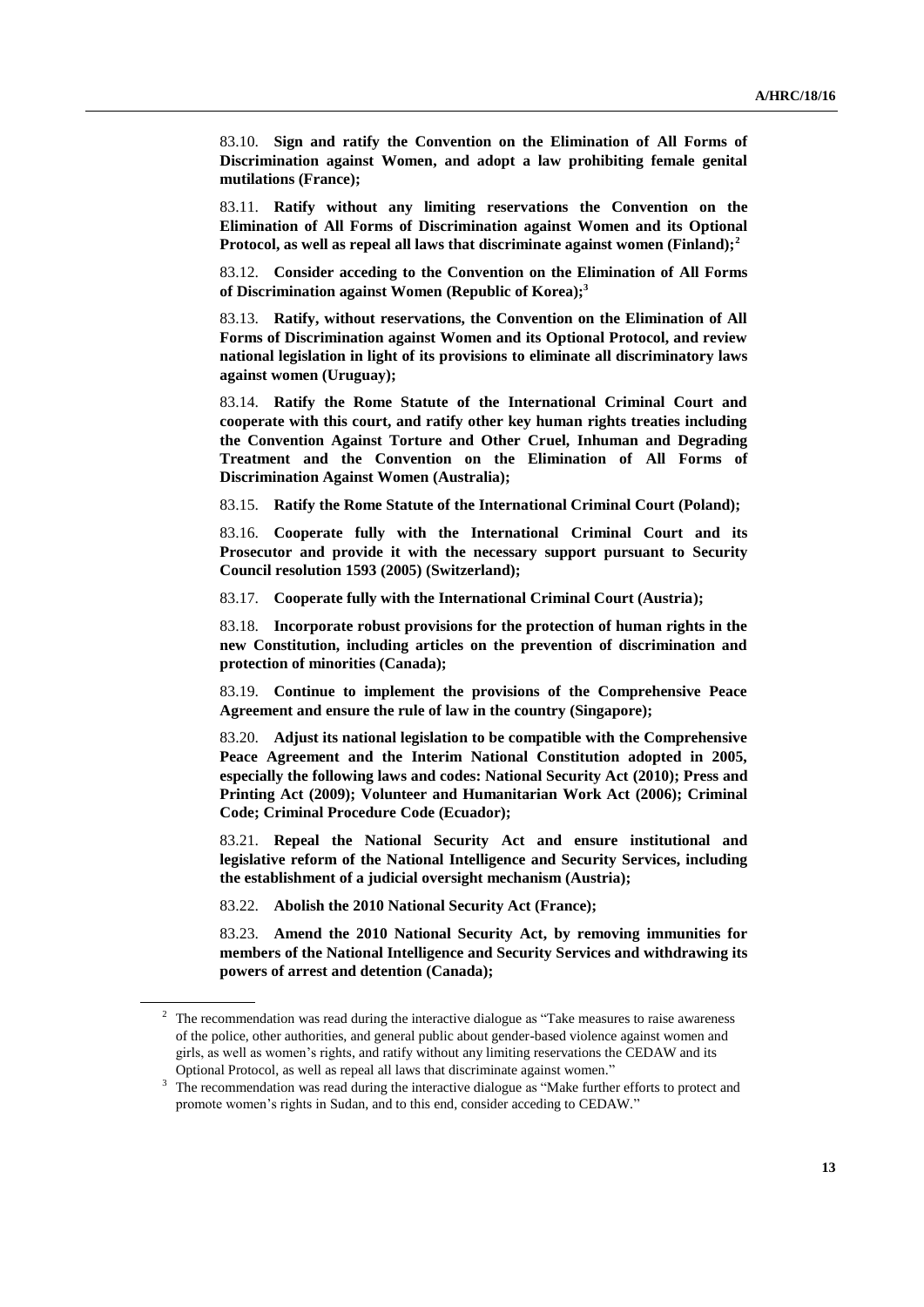83.24. **Amend the National Security Act so that it conforms with the Interim National Constitution, the Comprehensive Peace Agreement and the International Covenant on Civil and Political Rights (Ireland);**

83.25. **Make a serious review of the compatibility of the 2010 National Security Act with international standards in international human rights instruments to which Sudan is a party (Republic of Korea);**

83.26. **Amend the 2010 National Security Act to ensure that the powers to arrest and detain of the National Intelligence and Security Service (NISS) are in line with the human rights obligations of Sudan (Switzerland);**

83.27. **Reform the National Intelligence and Security Service in accordance with the Comprehensive Peace Agreement, particularly the broad powers of arrest and detention (United Kingdom of Great Britain and Northern Ireland);**

83.28. **Reform the 2009 Press and Publications Act (Austria);**

83.29. **Bring the 2009 Press and Publications Act in line with its international obligations, and put in place effective enforcement measures (Canada);**

83.30. **Amend its laws, including those on marriage, custody, divorce, property rights, and indecency, to ensure compliance with international human rights law (Canada);**

83.31. **Enact a religious freedom act expressly excluding the application of sharia to non-Muslims and decriminalizing apostasy which is considered a crime under the Penal Code (1991) (Spain);**

83.32. **Revise the 1991 Penal Code and abolish the penalization of apostasy (Poland);**

83.33. **Adjust legislation and practices affecting women and children to international law obligations assumed by Sudan (Honduras);**

83.34. **Continue its engagement with the international community to ensure that it delivers on its promises to support the post-referendum political transition (Ethiopia);**

83.35. **Seek the support of the international community in addressing human rights challenges, including development projects (Pakistan);**

83.36. **Continue to engage the United Nations with a view to fully benefit from the United Nations Technical Cooperation Programme in the field of human rights (Zimbabwe);**

83.37. **Continue to avail itself of offers of technical assistance and capacity building from relevant development partners at the bilateral, regional and multilateral levels (Malaysia);**

83.38. **Continue to seek technical cooperation and assistance from the international community and relevant international and regional stakeholders, particularly UNMIS and UNAMID, for support in strengthening its human rights institutions and implementing the UPR recommendations (Thailand);**

83.39. **Expedite the appointment of members to the Human Rights Commission so that it may initiate its work (Oman);**

83.40. **Seek technical assistance through the relevant mechanisms of the United Nations (Azerbaijan);**

83.41. **Establish an independent human rights commission (Norway);**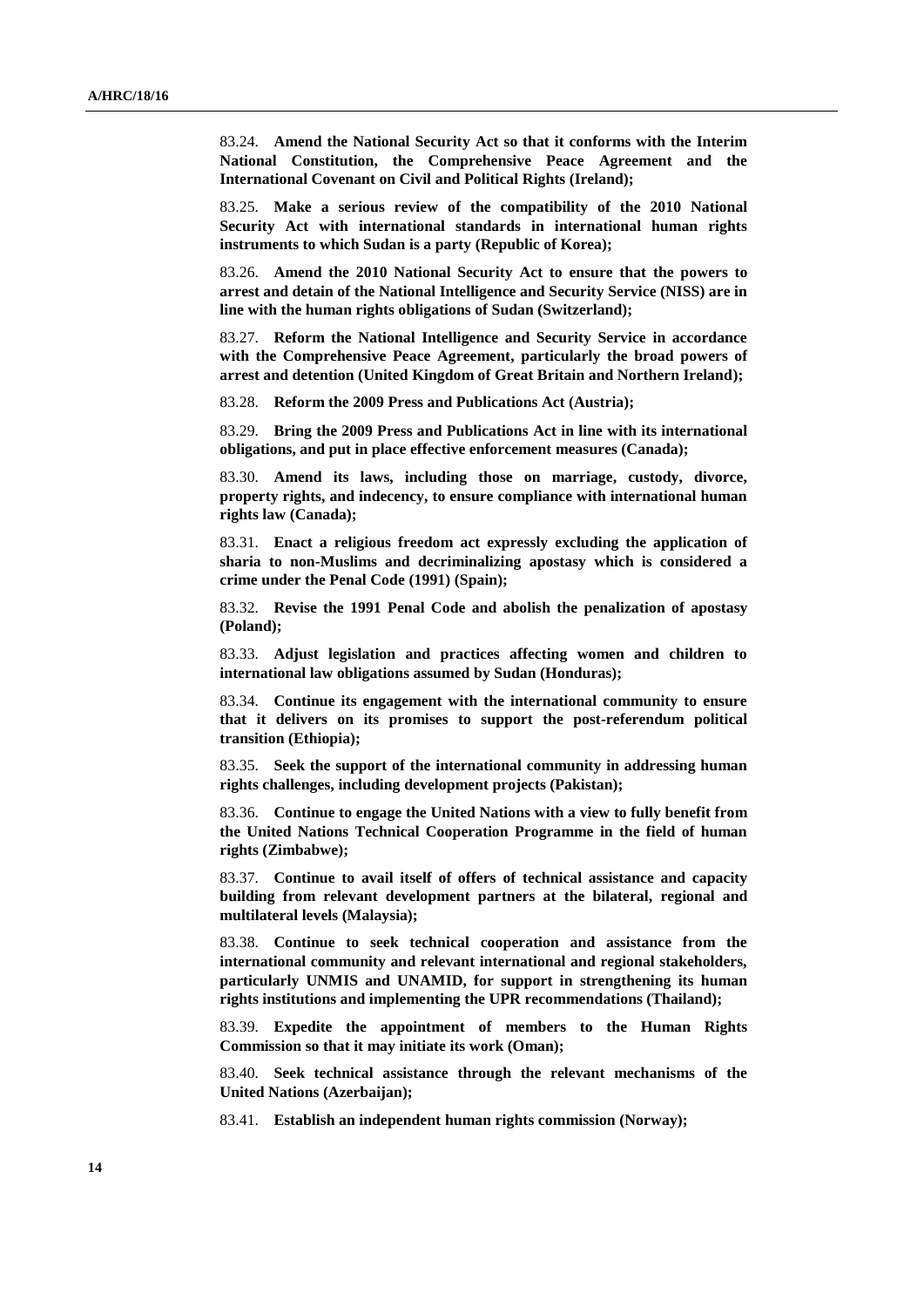83.42. **Expedite the procedures for the establishment of the National Human Rights Commission and the appointment of its members as soon as possible (Turkey);**

83.43. **Establish a national human rights institution in accordance with the Paris Principles (Poland);**

83.44. **Complete the establishment of the National Commission for Human Rights as soon as possible (Thailand);**

83.45. **Establish the National Human Rights Commission, as soon as possible, which comprises independent and impartial Commissioners and which is compatible with the Paris Principles (Republic of Korea);**

83.46. **Establish an appropriate mechanism for the protection and the promotion of children rights (Poland);<sup>4</sup>**

83.47. **Continue efforts to strengthen democracy, good governance, the rule of law and equality (Jordan);**

83.48. **Give priority to the promotion and protection of human rights in all policies developed by the Government (South Africa)**;

83.49. **Continue its efforts to promote and protect human rights and freedoms (Sri Lanka);**

83.50. **Clearly voice its intention to guarantee the protection of ethnic and religious minorities and formalize post-referendum agreements on citizenship rights which will safeguard civil, political, economic, social and cultural rights on an equal footing as citizens - regarding people of both northern and southern Sudan origin (Finland);**

83.51. **Continue to reinforce the pillars of peace throughout the country, in implementation of the CPA (Kuwait);**

83.52. **Take concrete steps to prevent any form of infringement on the human rights of southern Sudanese residing in the north, including by addressing issues of nationality and citizenship in cooperation with the authorities in Southern Sudan (Norway);**

83.53. **Redouble efforts to build lasting peace in Darfur by exercising restraint, engaging with the African Union/United Nations peace process in Doha and improving the security situation in which humanitarian workers operate (United Kingdom);**

83.54. **Continue to make concerted efforts to find a permanent and peaceful solution to the conflict in Darfur (Zimbabwe);**

83.55. **Continue to take the necessary steps aimed at ensuring the delivery of relief assistance to those people in need in Darfur (Democratic People's Republic of Korea);**

83.56. **Continue its efforts aimed at protecting aid workers and relief convoys and take measures against banditry acts (Democratic People's Republic of Korea);**

<sup>4</sup> The recommendation was read during the interactive dialogue as "Establish the Office of Ombudsman for Children Rights."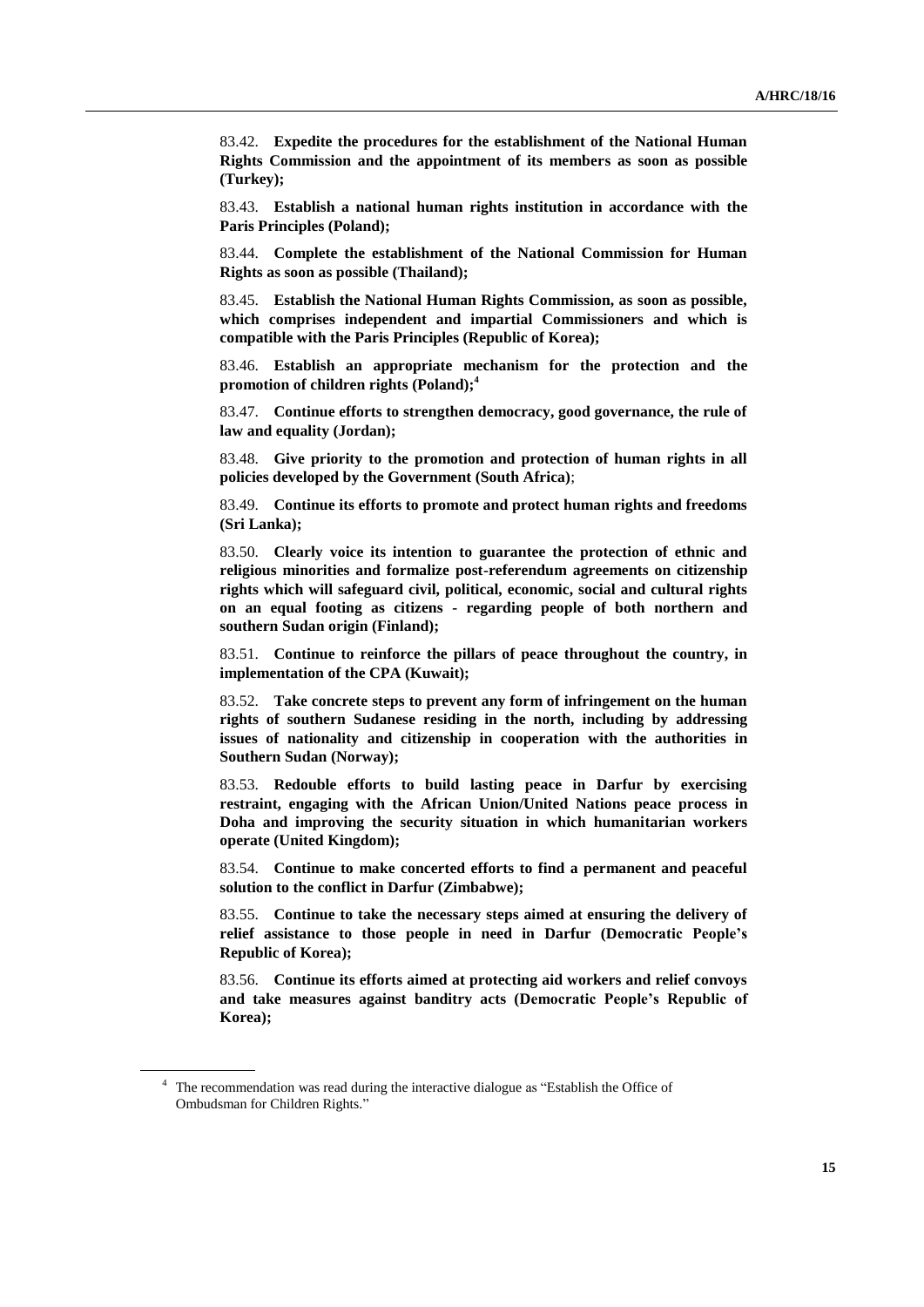83.57. **Take the necessary measures to end attacks against civilians and to ensure unimpeded humanitarian access to the camps of internally displaced persons in Darfur, including by lifting the state of emergency (Canada);<sup>5</sup>**

83.58. **End the deliberate and indiscriminate attacks against civilians in Darfur and prosecute those responsible for these attacks (Spain);**

83.59. **End all indiscriminate attacks against civilians and other violations of international humanitarian and human rights law, especially in Darfur, and bring the perpetrators to justice, ensuring due process (Uruguay);**

83.60. **Elaborate a plan and create national mechanisms to combat violence against women in Darfur (Mauritania);**

83.61. **Establish national mechanisms to combat violence against women, especially in Darfur (Qatar);**

83.62. **Make further efforts to protect and promote women's rights in Sudan (Republic of Korea);<sup>6</sup>**

83.63. **Continue its active efforts to promote children's rights, including the implementation of the new law on children promulgated in 2010, disarmament, demobilization and reintegration activities for children, enhancement of a juvenile court system, and work towards the compulsory registration of births and the eradication of female genital mutilation (Japan);**

83.64. **Develop a national plan of action to enforce the rights of children in a comprehensive manner and based on the Convention on the Rights of the Child (Uruguay);**

83.65. **Continue to devote special attention to children in order to realize their best interest (Jordan);**

83.66. **Develop a national plan of action for the implementation of children's rights and adopt a holistic child rights approach (Islamic Republic of Iran);**

83.67. **Develop a national plan of action for the implementation of children's rights (Australia);**

83.68. **Elaborate national legislation for the protection of child rights and create national mechanisms to monitor implementation (Saudi Arabia);**

83.69. **Continue its efforts to fight climate challenges with the support of the international community (Bangladesh);**

83.70. **Extend a standing invitation to all special procedures and respond positively to pending requests for visits (Spain);<sup>7</sup>**

83.71. **Issue a standing invitation to the human rights special procedures (Ecuador);**

<sup>&</sup>lt;sup>5</sup> The recommendation was read during the interactive dialogue as "Take the necessary measures to end attacks against civilians and to ensure unimpeded humanitarian access to refugee camps in Darfur, including by lifting the state of emergency."

<sup>&</sup>lt;sup>6</sup> The recommendation was read during the interactive dialogue as "Make further efforts to protect and promote women's rights in Sudan, and to this end, consider acceding to CEDAW."

<sup>&</sup>lt;sup>7</sup> The recommendation was read during the interactive dialogue as "Extend a standing invitation to all special procedures, respond positively to requests for pending visits, and fully cooperate with the Special Rapporteur on the situation of human rights in the Sudan."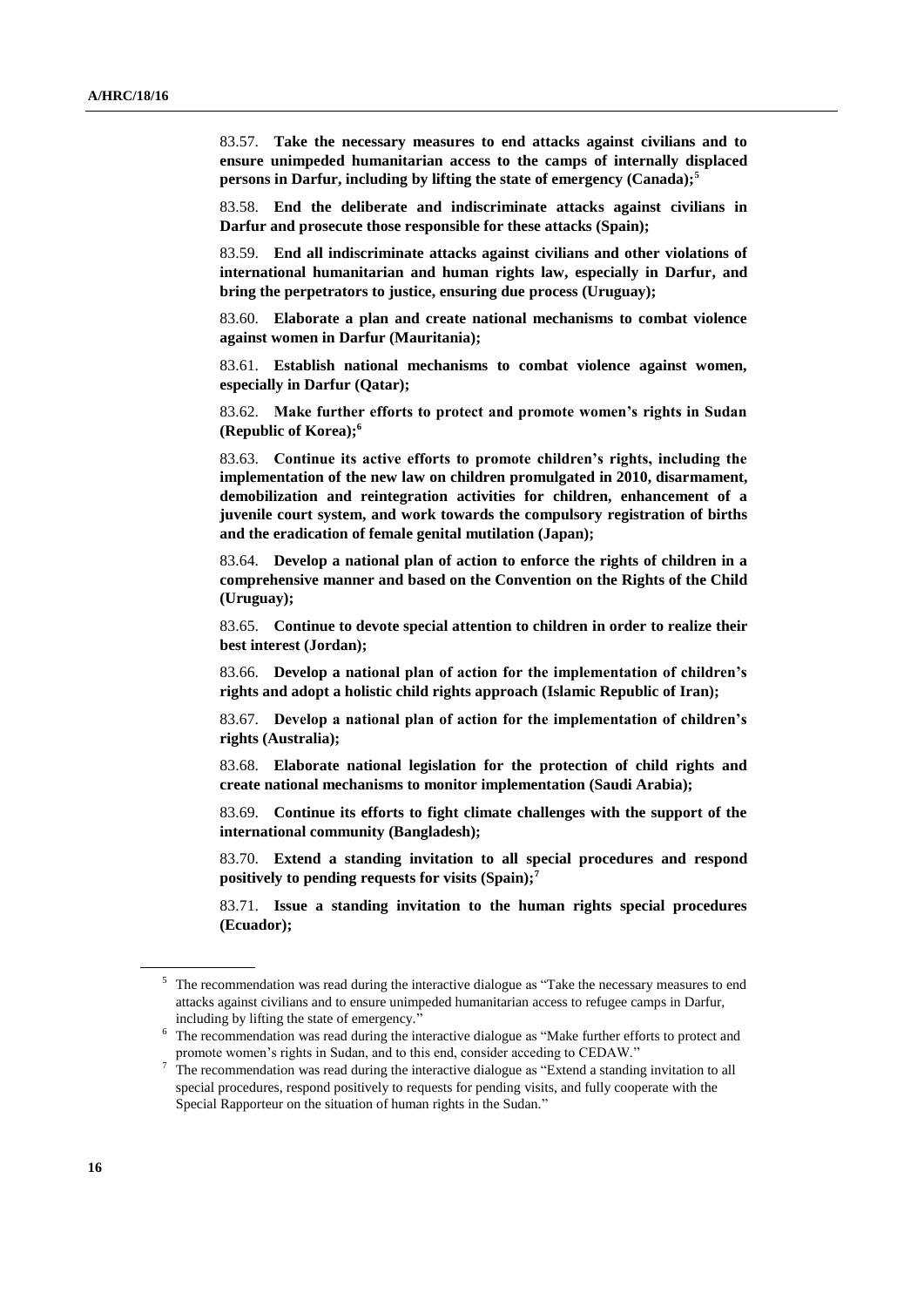83.72. **Cooperate fully with UNAMID in Darfur in order to prevent and prosecute any human rights violations (Italy);**

83.73. **Improve cooperation with the Independent Expert on the situation of human rights in Sudan, including on the implementation of the recommendations by the Group of Experts (Austria);**

83.74. **Continue to fully cooperate with the Independent Expert on the situation of human rights in Sudan, including with respect to the implementation of recommendations (Canada);**

83.75. **Fully cooperate with the Independent Expert on the situation of human rights in Sudan (Spain);<sup>8</sup>**

83.76. **Engage civil society in the process of implementation of UPR recommendations (Poland);**

83.77. **Intensify programmes to promote the status of women (Algeria)**;

83.78. **Continue efforts aimed at the improvement of the situation of women and their empowerment (Jordan);**

83.79. **Implement programmes and activities to support the empowerment of women and to raise their awareness and capacity to enjoy their rights (United Arab Emirates);**

83.80. **Further pursue awareness-raising efforts to counter the phenomenon of discrimination against women so that they are not deprived of fundamental rights (Palestine);**

83.81. **Provide appropriate employment opportunities for women and work to achieve equal wages for men and women (United Arab Emirates);**

83.82. **Provide appropriate employment opportunities for women, ensuring equal wages for men and women (Bahrain);**

83.83. **Expand appropriate employment opportunities for women and ensure equal pay for men and women, while taking the necessary measures to promote the participation of women in political life (Egypt);**

83.84. **Further pursue efforts aimed at strengthening the protection of the rights of women and children through further development of legislation and mechanisms in this field (Syria);**

83.85. **Exert additional efforts in the field of providing care for persons with disabilities and in establishing national mechanisms to enable them to effectively participate in public life, while considering accession to the Convention on the Rights of Persons with Disabilities (Egypt);**

83.86. **Establish a moratorium on all executions and, eventually, abolish the death penalty (Switzerland)**;

83.87. **Consider abolishing the death penalty (Brazil);<sup>9</sup>**

<sup>&</sup>lt;sup>8</sup> The recommendation was read during the interactive dialogue as "Extend a standing invitation to all special procedures, respond positively to requests for pending visits, and fully cooperate with the Special Rapporteur on the situation of human rights in the Sudan."

<sup>&</sup>lt;sup>9</sup> The recommendation was read during the interactive dialogue as "Consider abolishing the death penalty, especially to children under 18."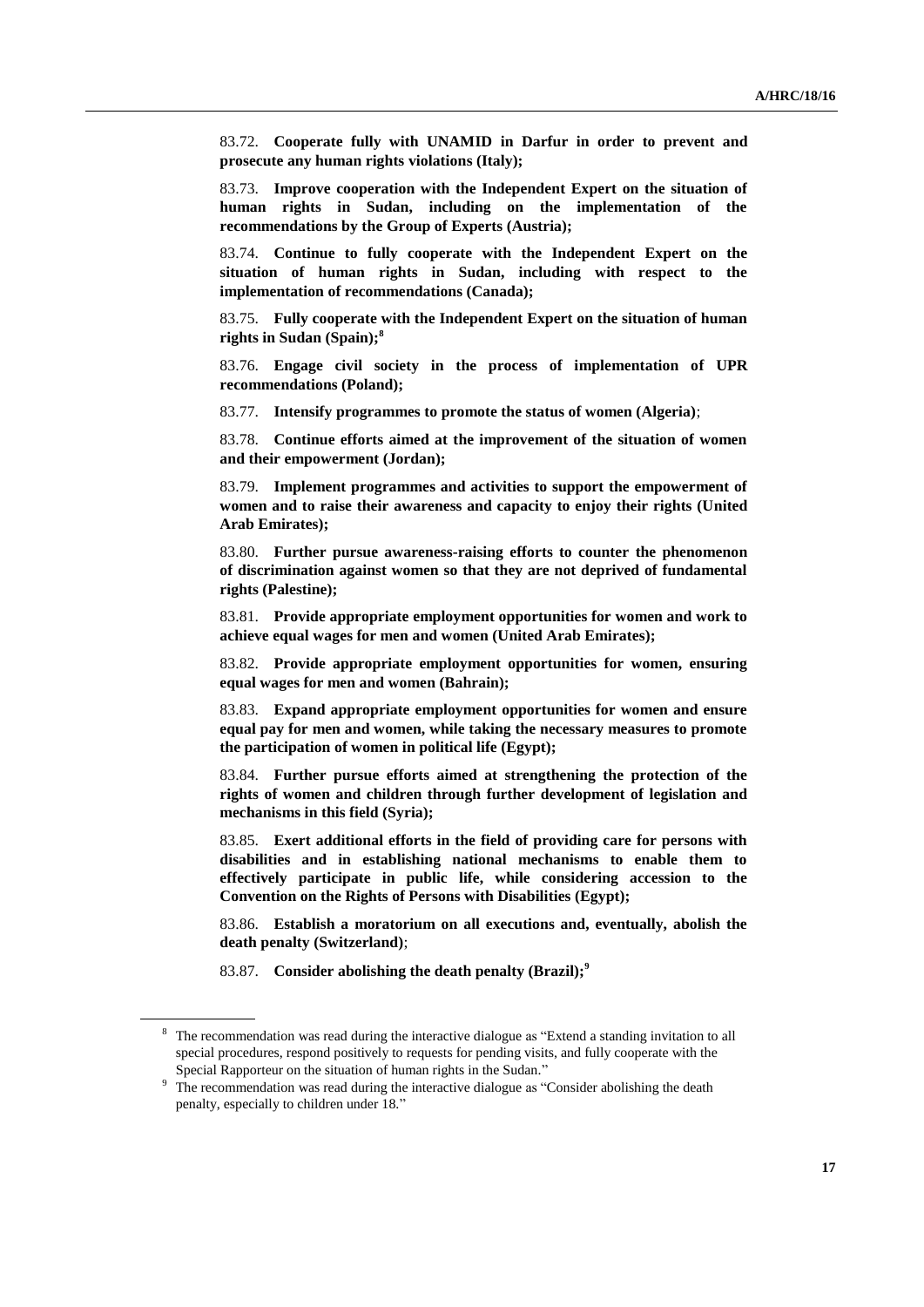83.88. **Establish a moratorium on the use of the death penalty with a view to its total abolition (Spain);<sup>10</sup>**

83.89. **Establish, as soon as possible, a moratorium on the execution of the death penalty with a view to its abolition in the future (Belgium);**

83.90. **Establish a moratorium on executions with a view to abolishing the death penalty (Italy)**;

83.91. **Commute death sentences to prison terms (France);<sup>11</sup>**

83.92. **Replace death sentences with an appropriate alternative sanction (Slovenia);<sup>12</sup>**

83.93. **For as long as it resorts to the death penalty, respect the relevant international standards, especially the principles stated in Economic and Social Council resolution 1984/50, and particularly ensure that it will only be applied to the most severe crimes and to individuals who are more than 18 years of age at the time of the act (Belgium);**

83.94. **Establish a moratorium on the death penalty with a view to its abolition and immediately stop the imposition of this cruel measure on children (Uruguay);**

83.95. **Immediately prohibit the death penalty and immediately prohibit its application to minors (Spain 2);<sup>13</sup>**

83.96. **Abolish the death penalty against juvenile offenders (Italy);**

83.97. **Consider especially abolishing the death penalty to children under 18 years (Brazil);<sup>14</sup>**

83.98. **Ensure that no one is executed for a crime that he/she would have committed when he/she was under the age of 18 years, and commute death sentences already pronounced against minors to appropriate alternative sentences (Switzerland);**

83.99. **Lower the criminal responsibility for children, ban the application of the death penalty to children, and prohibit the recruitment of children as child soldiers and their participation in armed conflict (Palestine);**

83.100. **Prohibit executions of minors pursuant to the Children's Act of 2010 (France);<sup>15</sup>**

<sup>&</sup>lt;sup>10</sup> The recommendation was read during the interactive dialogue as "A moratorium on the use of the death penalty with a view to its total abolition, and the immediate prohibition of its application to minors."

 $11$  The recommendation was read during the interactive dialogue as "Commute sentences to death to prison terms and prohibit executions of minors pursuant to the Children's Act of 2010."

 $12$  The recommendation was read during the interactive dialogue as "Ensure that the death penalty is not carried out at least on persons under 18 years of age, and replace any death sentences with an appropriate alternative sanction."

<sup>&</sup>lt;sup>13</sup> The recommendation was read during the interactive dialogue as "A moratorium on the use of the death penalty with a view to its total abolition, and the immediate prohibition of its application to minors."

<sup>&</sup>lt;sup>14</sup> The recommendation was read during the interactive dialogue as "Consider abolishing the death penalty, especially to children under 18."

<sup>&</sup>lt;sup>15</sup> The recommendation was read during the interactive dialogue as "Commute sentences to death to prison terms and prohibit executions of minors pursuant to the Children's Act of 2010."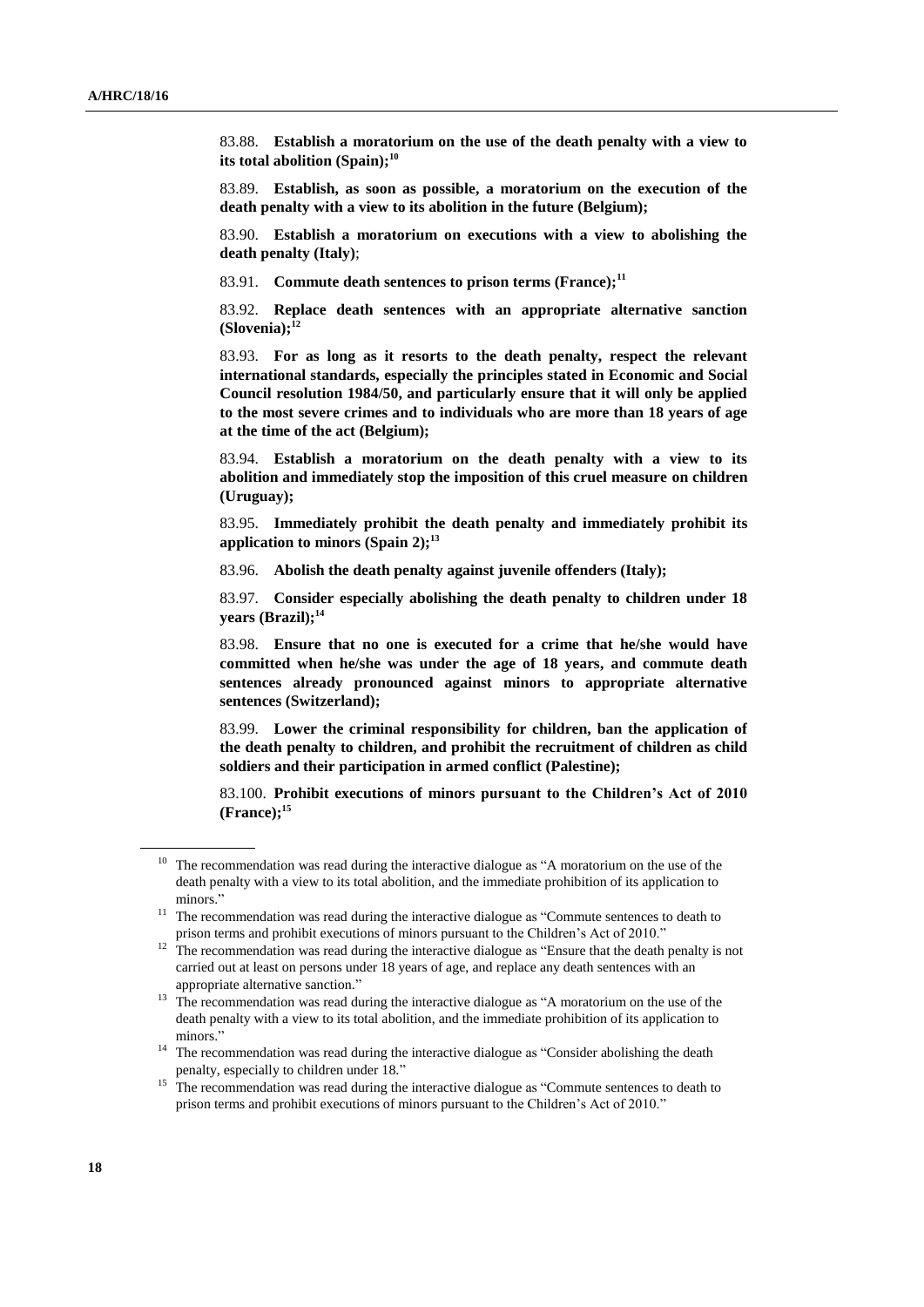83.101. **Ensure that the death penalty is not carried out at least on persons under 18 years of age (Slovenia);<sup>16</sup>**

83.102. **Abolish the death penalty, corporal punishment and other cruel, inhuman or degrading treatment from its national legislation (Ecuador);**

83.103. **Take further measures to prevent and combat all forms of violence against children and women, including training law enforcement officials to deal with sexual violence cases (Brazil);**

83.104. **Take measures to raise awareness of the police, other authorities, and the general public about gender-based violence against women and girls, as well as women's rights (Finland);<sup>17</sup>**

83.105. **Develop and implement national legislation explicitly prohibiting female genital mutilation and ensure its practical enforcement. Enhance school programmes and community education to raise public awareness about the harmful effects of this practice which constitutes a serious form of violence against women and a serious attack on human rights (Ecuador);**

83.106. **Take all necessary measures to end female genital mutilation, notably regarding prevention, awareness-raising, control and sanctions (Belgium);**

83.107. **Pass legislation at the federal level to prohibit female genital mutilation and early forced marriages, and ensure that such legislation is enforced in practice (Slovenia);**

83.108. **Adopt legislative and other measures to explicitly prohibit and eradicate female genital mutilation, and reinforce awareness and education programmes about its harmful effects (Uruguay);**

83.109. **Abolish the law that legalizes the Sunna and completely eradicate the practice of female genital mutilation through education and awareness campaigns in the communities (Honduras);**

83.110. **Take appropriate measures to reform its penal code, particularly aiming at eliminating corporal punishment (Brazil);**

83.111. **Continue to take strong measures to end the recruitment and use of child soldiers (Malaysia);**

83.112. **Take effective measures to end the recruitment of children into the armed forces and affiliated armed groups, and also fight the forced recruitment and abduction of children by non-State armed groups (Uruguay);**

83.113. **Take all necessary measures to ensure that all children are released by armed forces and armed groups, and that these children receive all the assistance necessary for their physical and psychological recovery, including special medical care for victims of sexual violence (Slovenia);**

<sup>&</sup>lt;sup>16</sup> The recommendation was read during the interactive dialogue as "Ensure that the death penalty is not carried out at least on persons under 18 years of age, and replace any death sentences with an appropriate alternative sanction."

<sup>&</sup>lt;sup>17</sup> The recommendation was read during the interactive dialogue as "Take measures to raise awareness of the police, other authorities, and general public about gender-based violence against women and girls, as well as women's rights, and ratify without any limiting reservations the CEDAW and its Optional Protocol, as well as repeal all laws that discriminate against women."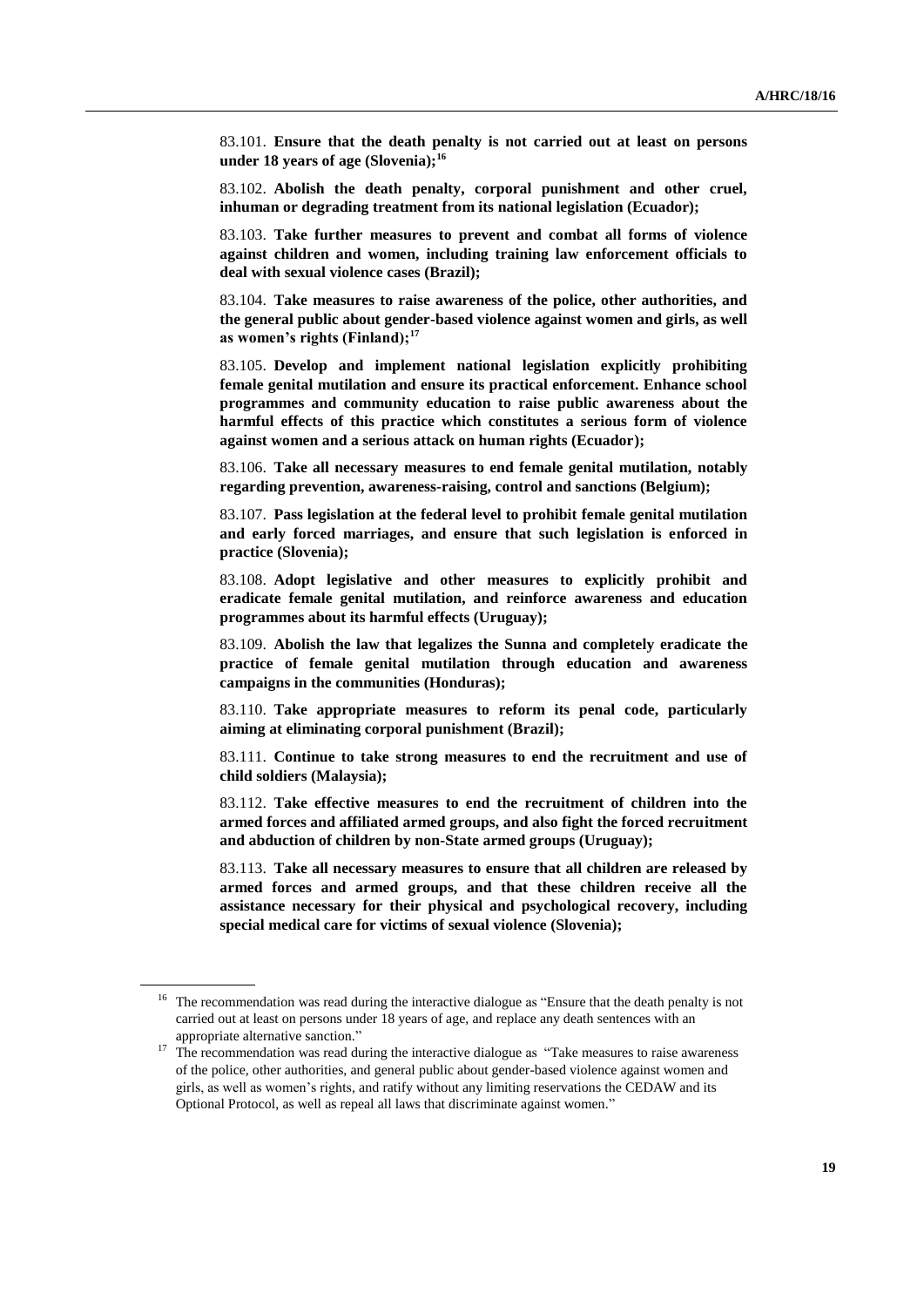83.114. **Criminalize the worst forms of child labour and accede to international treaties which ban this practice (Saudi Arabia);**

83.115. **Adopt national legislation to protect child rights, create follow-up mechanisms, criminalize the worst forms of child labour and accede to international treaties banning this practice (Mauritania);**

83.116. **Take efforts to organize more training programmes for national personnel working in the areas of judicial affairs and law enforcement, in accordance with international human rights principles (Egypt);**

83.117. **Train professionals in the area of judicial affairs so as to enable them to perform their role effectively (Palestine);**

83.118. **Continue to take measures to support the rule of law and ensure that justice is brought to Darfur (Syria);**

83.119. **Seek technical assistance and capacity-building support from relevant United Nations agencies as well as from other international organizations in the field of human rights, and provide human rights training for judges, public prosecutors, legal advisors and law enforcement agencies (Turkey);**

83.120. **Step up human rights education and training for personnel involved in prosecution and law enforcement activities, including the police, armed forces personnel, judges and lawyers (Malaysia);**

83.121. **Strengthen awareness-raising and training in the human rights area, in particular for judges and law enforcement personnel (Jordan);**

83.122. **Implement the recently adopted United Nations Rules for the Treatment of Women Prisoners and Non-custodial Measures for Women Offenders (the Bangkok Rules) to improve the treatment of female offenders and seek appropriate assistance for its implementation from relevant United Nations agencies (Thailand);**

83.123. **Raise the minimum age of criminal responsibility currently fixed at 12 years, in compliance with its international obligations (France);**

83.124. **Make all allegations of extrajudicial executions, forced disappearances, torture and other ill-treatment, as well as grave violations of human rights and international humanitarian law the object of effective and independent investigations at the earliest, to bring the perpetrators of these acts to justice, irrespective of their ranks or functions (Switzerland);**

83.125. **Ensure that those suspected of being responsible for crimes under international law in Darfur are investigated and prosecuted before independent and impartial courts, without resort to the death penalty (Austria);**

83.126. **Take concrete action to end impunity in Darfur (Norway);**

83.127. **Enhance measures swiftly to address the issues of impunity, arbitrary arrests and detention, the lack of access to a fair trial and reliance on traditional courts, among others (Japan);**

83.128. **Adopt strong and decisive measures to punish those responsible for the rape of girls and women (Honduras);**

83.129. **Adopt all necessary measures to bring the perpetrators of all serious human rights violations in the country to justice (Slovenia);**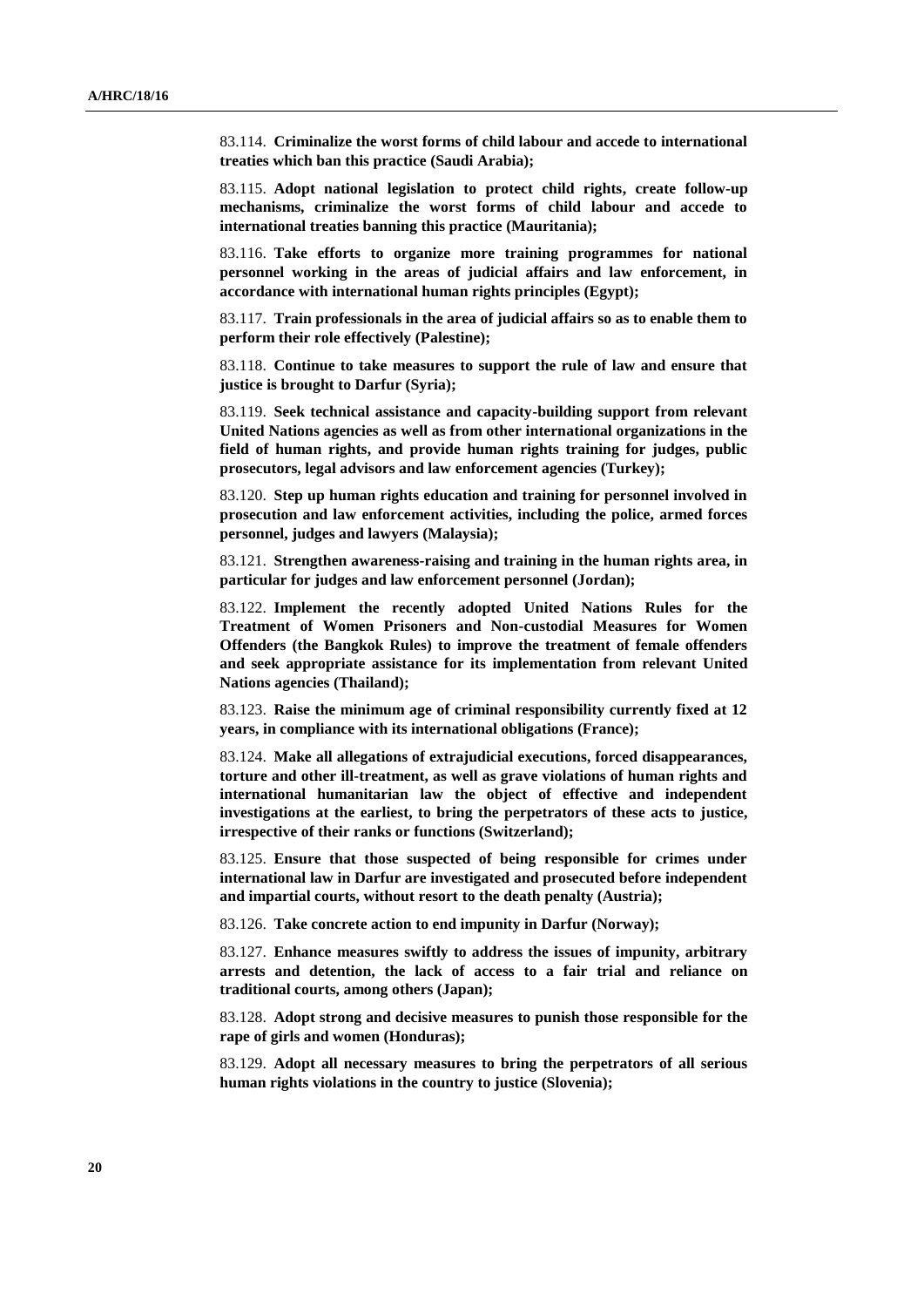83.130. **Ensure that all allegations of violations of human rights and international humanitarian law are duly investigated, and that the perpetrators are brought to justice (Australia);**

83.131. **Cease to hinder the freedom of movement of UNAMID and humanitarian agencies (Ireland);**

83.132. **Ensure effective protection of journalists and human rights defenders against intimidation, harassment, arrest and detention (Switzerland);**

83.133. **Continue applying strategies and plans for the socio-economic development of the country, in particular those aimed at reducing poverty (Cuba);**

83.134. **Develop, with the assistance of the international community, a longterm strategy to eliminate poverty and improve the standard of living of its people (Singapore);**

83.135. **Continue measures to increase allocations for poverty reduction and focus further on the rehabilitation of agriculture and infrastructure (Azerbaijan);**

83.136. **Continue its efforts to fight poverty with the support and cooperation of the international community (Bangladesh);**

83.137. **Increase further pro-poor public spending with a view to implementing the poverty eradication strategy (Sri Lanka);**

83.138. **Ensure fair distribution of national income, taking special account of southern regions, which were hurt by long years of war (Democratic Republic of the Congo);**

83.139. **Remain committed to helping the poor to access education and health care (Oman);**

83.140. **Continue to work with WHO and other relevant international organizations to improve access to health care and rebuild health infrastructure in the conflict-affected areas (Singapore);**

83.141. **Increase efforts to control endemic diseases, which constitute the main reason for the high number of deaths among citizens (Oman);**

83.142. **Allocate sufficient financial resources to the health sector to improve access to health care and to rebuild health infrastructure (Turkey);**

83.143. **Take effective measures to improve access to health care, particularly in remote and rural areas (Islamic Republic of Iran);**

83.144. **Provide access to drinking water for each Sudanese (Democratic Republic of the Congo);**

83.145. **Take effective measures to ensure accessibility of safe drinking water and access to adequate sanitation facilities, particularly in remote rural areas (Islamic Republic of Iran);**

83.146. **Continue to take steps to decrease child mortality rate (Democratic People's Republic of Korea);**

83.147. **Continue its efforts with regard to the advancement of women's rights, reduction in child mortality and illiteracy rates, and the reintegration of children into their communities (Azerbaijan);**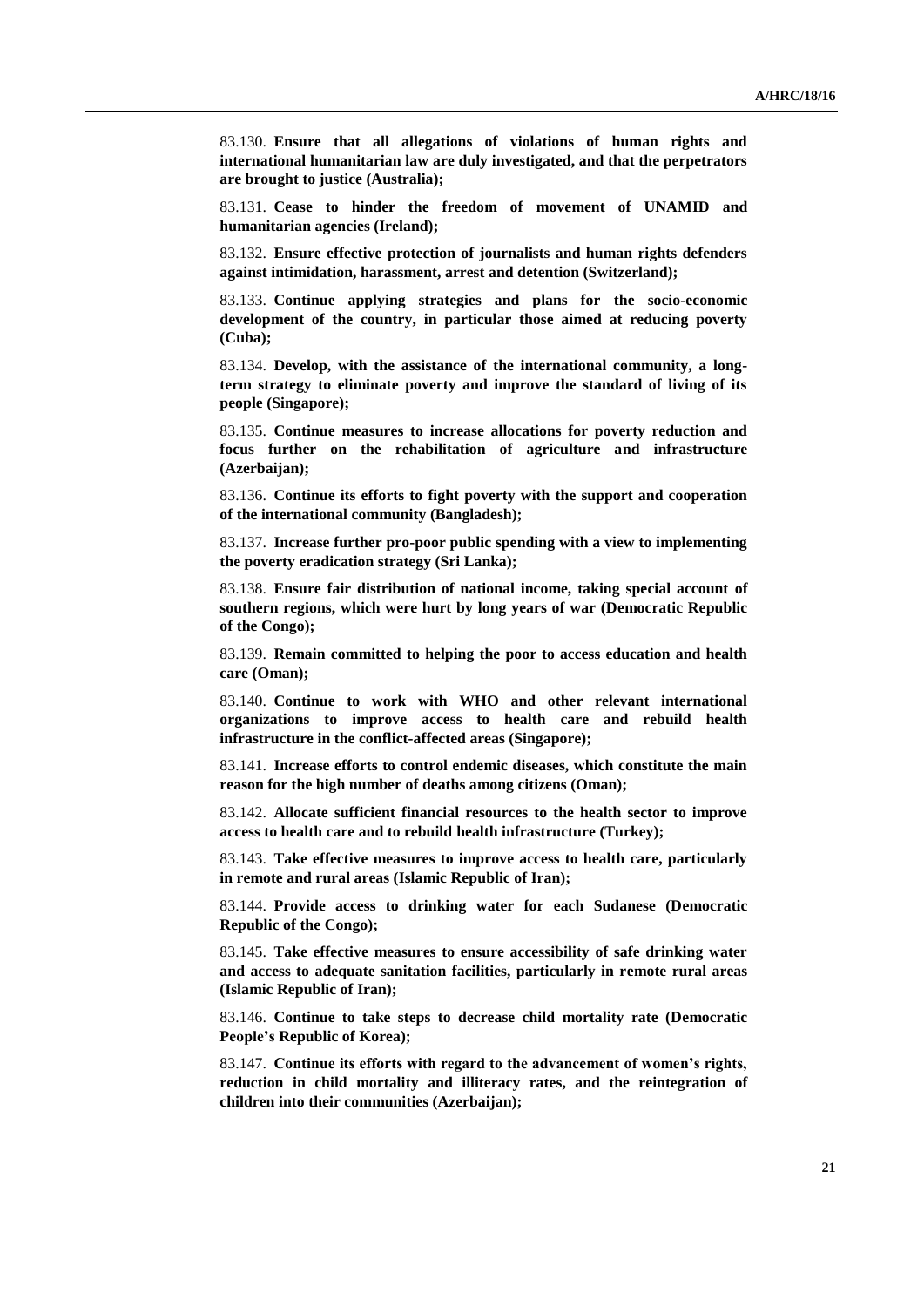83.148. **Continue efforts aimed at ensuring education for all children and make arrangements to improve the performance of the education system (Algeria);**

83.149. **Devote attention to the education of children and take measures to reduce the rate of dropouts from school (Bahrain);**

83.150. **Strengthen the capacities and competencies of educational institutions in terms of providing services and rehabilitation to them, especially primary schools (Oman);**

83.151. **Continue applying programs and measures aimed at guaranteeing universal access to quality education and health services to the population (Cuba);**

83.152. **Devote attention to the education of children and use education to spread a human rights culture though school curricula (Saudi Arabia);**

83.153. **Increase the expenditure allocated for education in order that it could be accessible to children across the country (Sri Lanka);**

83.154. **Increase actions for access to schooling (Democratic Republic of the Congo);**

83.155. **Take all appropriate measures to eliminate illiteracy throughout the country (Islamic Republic of Iran);**

83.156. **Continue education and awareness-raising programmes in the area of human rights and international treaties (Algeria);<sup>18</sup>**

83.157. **Continue the dialogue with all parties to put an end to the Darfur crisis, which would enable all displaced persons and refugees to return to their home villages and towns (Kuwait);**

83.158. **Create incentives for the voluntary return of Sudanese nationals who left the country due to the situation of internal violence, including displaced persons, refugees and migrants. Generate and implement Government programmes enabling the economic and social reintegration of these people, especially those in vulnerable situation (Ecuador);**

83.159. **Seek assistance from the international community to provide the necessary support and coordination among all stakeholders in order to achieve remaining/future programmes for the voluntary return of displaced persons and refugees, as well as development programmes (Palestine);**

83.160. **Improve, in cooperation with relevant stakeholders, the living conditions and safety situation of internally displaced persons by providing access to humanitarian assistance, while ensuring the security of humanitarian workers, and strengthen its protection of women and girls from sexual violence in the camps of the internally displaced (Thailand).**

84. **At the request of the State under review, in view of upcoming constitutional arrangements, recommendations put forward to Sudan and South Sudan or to the parties of the CPA have been clustered as follows:**

84.1. **Make every effort to preserve the climate of peace achieved by the Comprehensive Peace Agreement during the six years of transition (Djibouti);**

<sup>&</sup>lt;sup>18</sup> The recommendation was read during the interactive dialogue as "Continue education and awarenessraising programmes in the area of human rights and international treaties to all concerned personnel."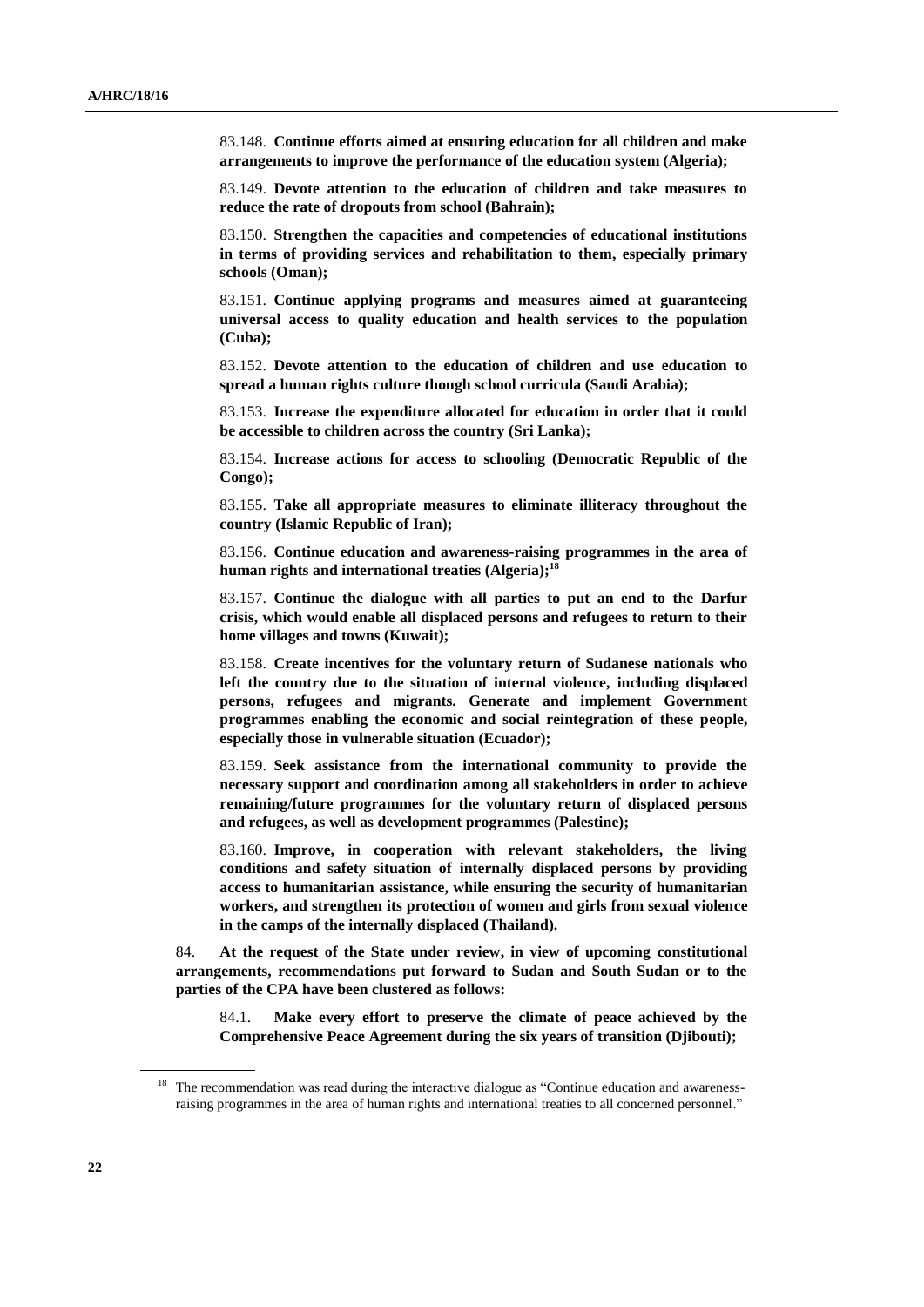84.2. **Continue to work with regional and international partners to ensure amicable solutions to remaining post-referendum issues (Ethiopia);**

84.3. **Remain committed to negotiations to resolve pending areas of disagreement (Syria);**

84.4. **Continue negotiations with a view to a peaceful resolution of pending questions (Djibouti);**

84.5. **Continue negotiations to reach agreement on pending issues such as border and natural resources (Lebanon);**

84.6. **Continue negotiations with a view to peacefully settling the remaining stipulations of the CPA, particularly with regard to issues like border demarcation, foreign debts, oil and water sharing and citizenship, with the understanding that nobody will be stateless (Somalia);**

84.7. **Maintain the peaceful atmosphere that was created by the Comprehensive Peace Agreement throughout the six years of the transitional period, by taking measures to reduce tension and all parties should refrain from taking any unilateral steps that would undermine the purpose of the Agreement (Somalia);**

84.8. **Guarantee the human rights of citizens under the new Constitutions and establish effective mechanisms to ensure these are respected, including through the establishment of a national human rights institution in line with the Paris Principles (United Kingdom);**

84.9. **Draft their Constitutions in an inclusive process with the participation of civil society, women and minorities. Also, ensure that the new Constitutions include a catalogue of human rights, in particular the freedom of speech and assembly, and take the multiethnic and multireligious background of their population into account (Austria);**

84.10. **Bring all constitutional provisions and relevant laws into line with the CPA and international obligations (Norway);**

84.11. **Strengthen cooperation with all the mechanisms of this Council (Austria);**

84.12. **Cooperate in the follow-up to this review (Austria);**

84.13. **Continue to fully cooperate with the Independent Expert on the situation of human rights in Sudan (France);**

84.14. **Strengthen the capacity to adequately protect and promote human rights in cooperation with OHCHR (Norway);**

84.15. **Consider establishing national human rights institutions in compliance with the Paris Principles (India);**

84.16. **Ratify, without limiting reservations, the Convention on the Elimination of All Forms of Discrimination against Women and its Optional Protocol (Austria);**

84.17. **Ratify the Protocol to the African Charter on Human and People's Rights on the Rights of Women in Africa (Austria);**

84.18. **Repeal all laws that discriminate against women (Austria);**

84.19. **Ensure that after independence, no one will be discriminated against because of their origin from the other State, respectively (Austria);**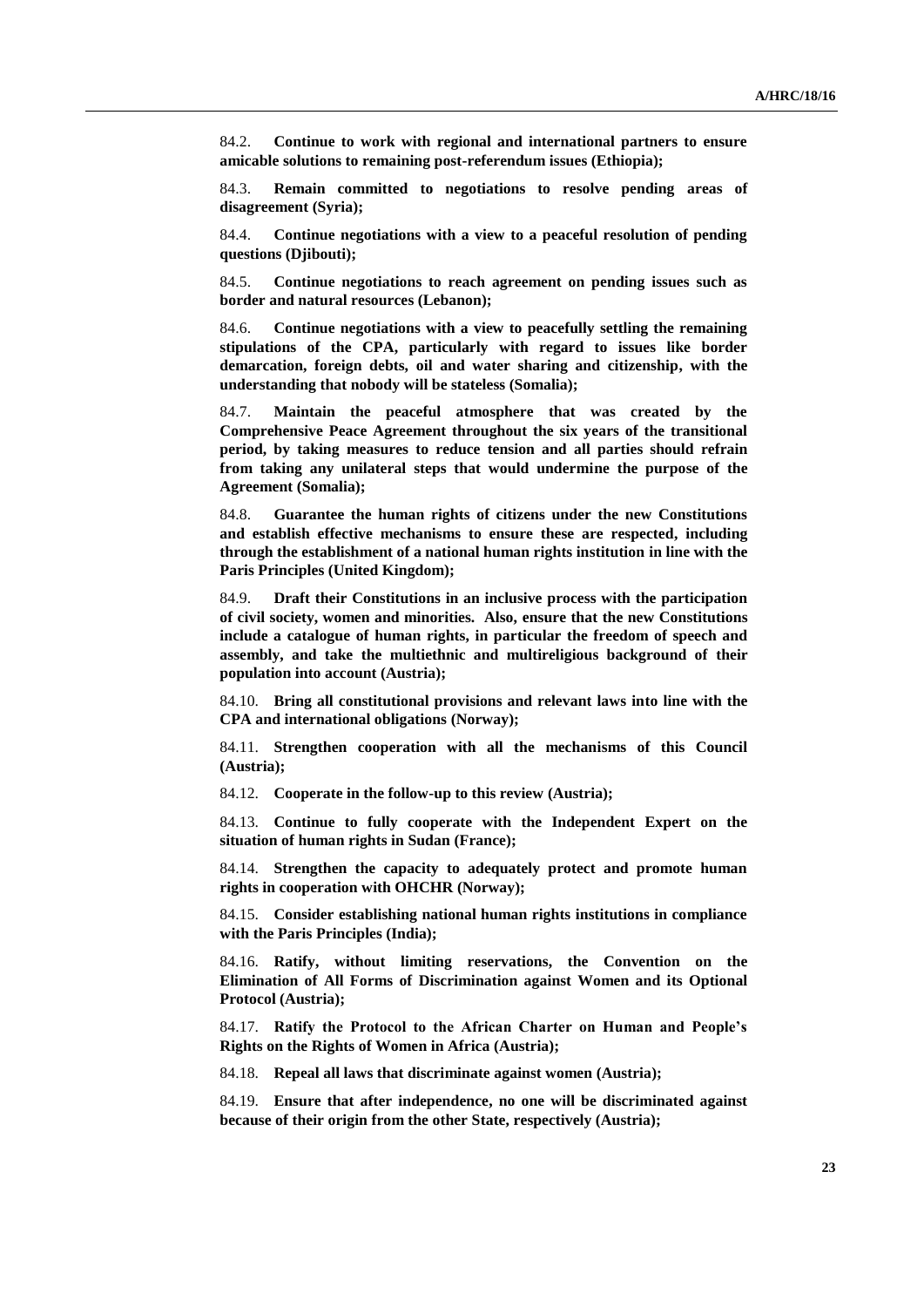84.20. **Establish a moratorium on executions with a view to the definitive abolition of the death penalty (France);**

84.21. **Adhere to the Convention against Torture and its Optional Protocol and to the International Convention for the Protection of All Persons from Enforced Disappearance (France)**;

84.22. **Strengthen awareness of and respect for human rights within the armed forces, police and judiciary (Norway);**

84.23. **Respect the rights to freedom of expression, association and assembly by allowing human rights defenders, political dissidents and journalists to express their views freely in line with international human rights law (United Kingdom);**

84.24. **Take concrete steps to ensure freedom of the media and investigate any intimidation and arbitrary detention of journalists and human rights defenders with a view to bringing such practices to an end (Norway);**

84.25. **Adopt legislation and measures to allow the free practice of religions in Sudan and in South Sudan (Lebanon);**

84.26. **Foresee measures that would guarantee the right to their religions to groups that will become minorities in both countries after the birth of the new State, namely Muslims in South Sudan and non-Muslims in (north) Sudan (Somalia);**

84.27. **Consider measures aimed at ensuring freedom of religion for groups which will become minorities in the two countries after the emergence of the new State (Djibouti);**

84.28. **In light of exceptional circumstances, appeal to the international community for its consent to cancelling Sudan's debt, which would constitute remarkable progress towards achievement of the Millennium Development Goals, ensure conditions of an equitable economic development and have a positive impact on the enjoyment of human rights for millions of Sudanese (Djibouti);**

84.29. **Appeal to the international community to take individual and collective initiatives to exempt the debts of Sudan (Somalia).**

85. **At the request of the State under review, in view of upcoming constitutional arrangements, recommendations put forward to South Sudan, have been clustered as follows:**

85.1. **Complete its transition from a militarized society to a democratic system based on the rule of law under civilian rule (Norway);**

85.2. **Increase the efforts in the field of civil protection in the transition period (Norway);**

85.3. **Adhere to the Convention on the Rights of the Child and its two Optional Protocols and endorse the Paris Commitments to protect children from unlawful recruitment or use by armed forces or armed groups (France);**

85.4. **To South Sudan to establish a moratorium on executions with a view to abolishing the death penalty (Italy).**

86. **The response of the State under review to the recommendations in paragraphs 84 and 85 will be provided in due course, but no later than the eighteenth session of the Human Rights Council in September 2011.**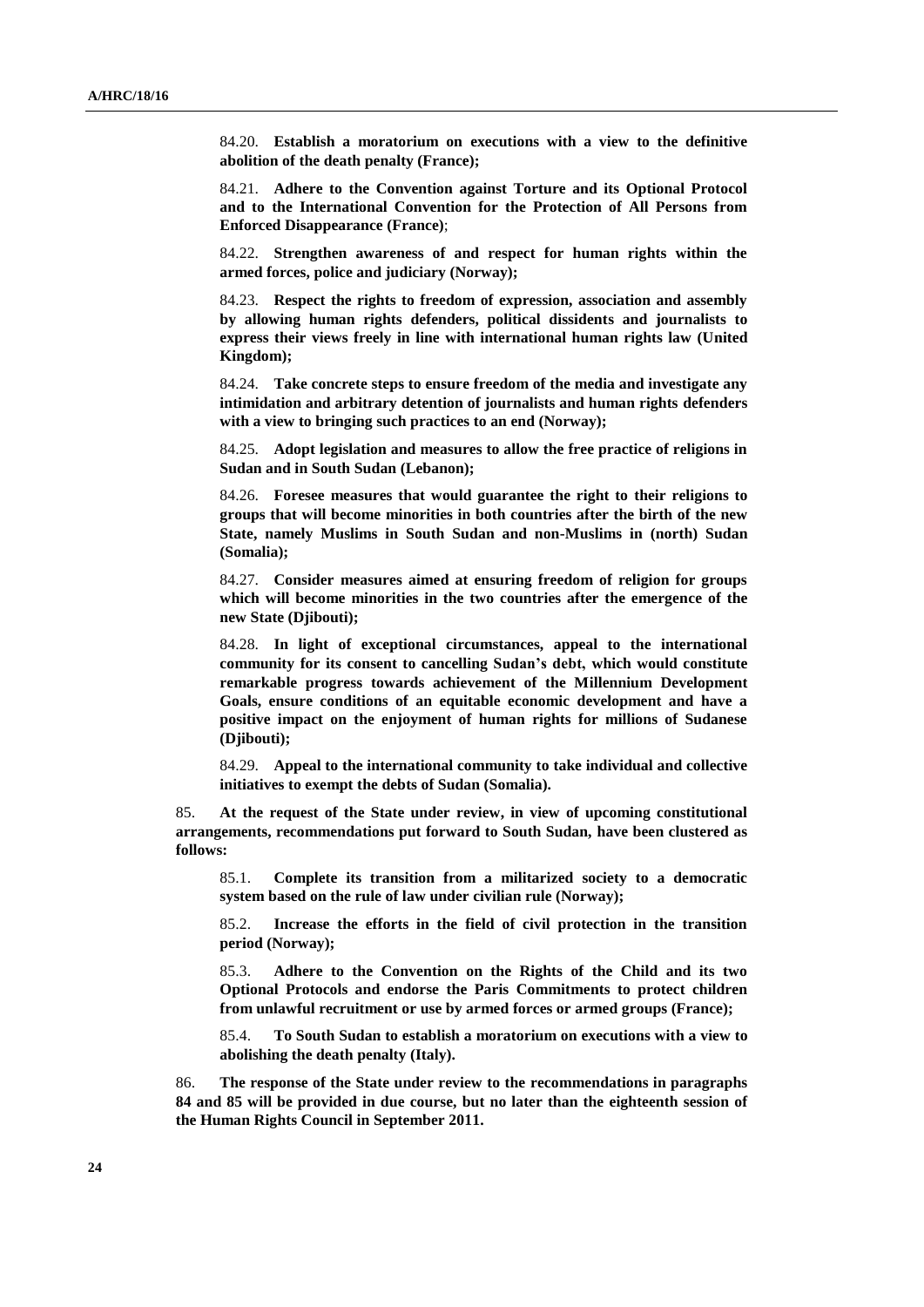87. **All conclusions and/or recommendations contained in the present report reflect the position of the submitting State(s) and/or the State under review. They should not be construed as endorsed by the Working Group as a whole.**